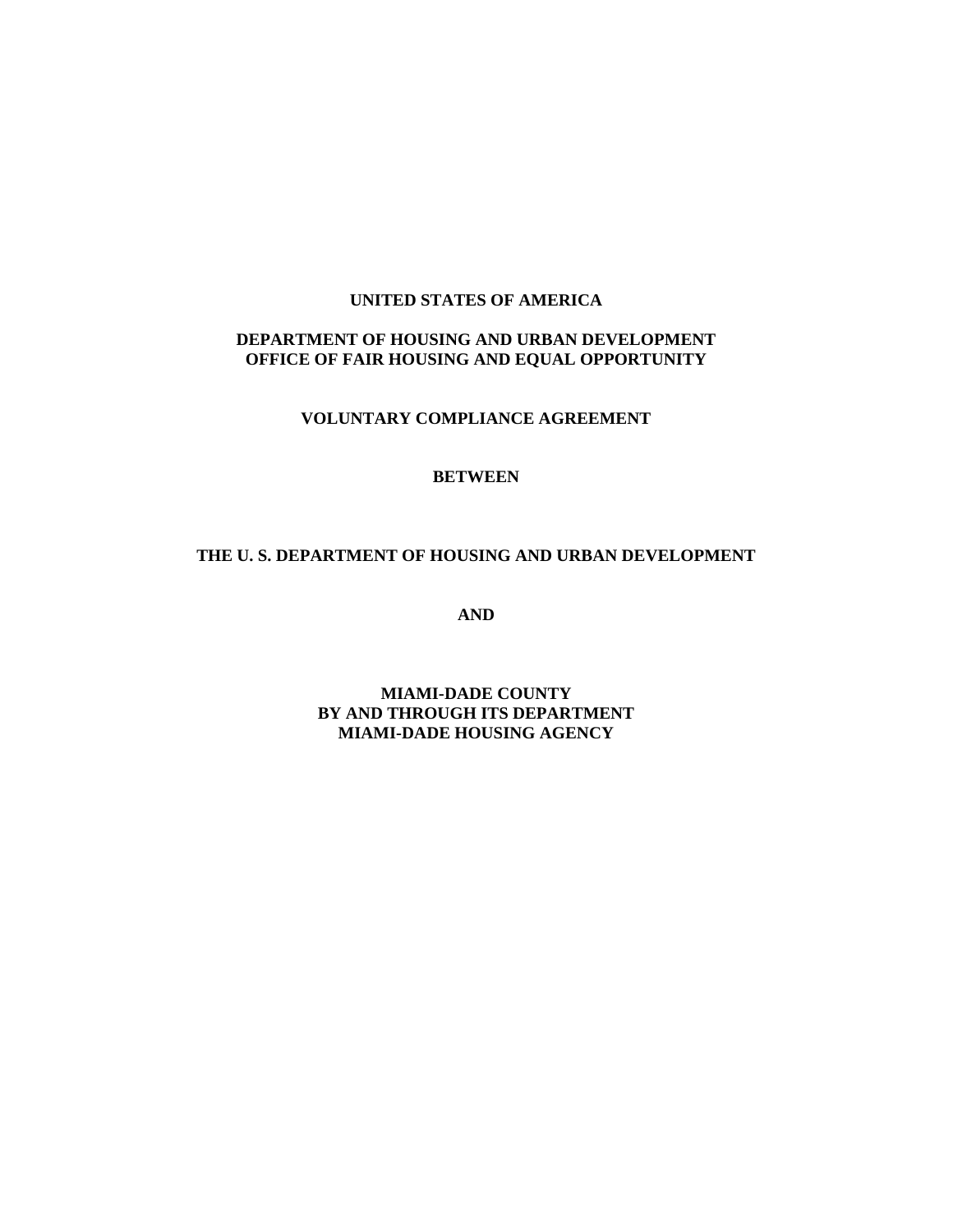# **MIAMI-DADE COUNTY**

# **VOLUNTARY COMPLIANCE AGREEMENT**

# **INDEX**

# **Page(s):**

| I.      |                 |                                                                 |  |
|---------|-----------------|-----------------------------------------------------------------|--|
| $\Pi$ . |                 |                                                                 |  |
| Ш.      |                 |                                                                 |  |
| IV.     |                 |                                                                 |  |
|         | A.              | Voluntary Compliance Agreement Administrator 9                  |  |
|         | <b>B.</b>       |                                                                 |  |
|         | $\mathcal{C}$ . |                                                                 |  |
|         |                 |                                                                 |  |
|         |                 |                                                                 |  |
|         |                 |                                                                 |  |
|         |                 |                                                                 |  |
|         | D               |                                                                 |  |
|         |                 |                                                                 |  |
|         |                 |                                                                 |  |
|         | E.              |                                                                 |  |
|         | $F_{\cdot}$     |                                                                 |  |
|         |                 | 1. Admissions & Continued Occupancy Policy (ACOP)16             |  |
|         |                 | 2. Policies Relating to Occupancy of UFAS-Accessible Units17-18 |  |
|         |                 |                                                                 |  |
|         |                 |                                                                 |  |
|         |                 |                                                                 |  |
|         |                 |                                                                 |  |
|         | G.              |                                                                 |  |
|         | $H_{\cdot}$     |                                                                 |  |
|         |                 |                                                                 |  |
|         |                 |                                                                 |  |
|         |                 |                                                                 |  |
|         | $\mathbf{I}$ .  |                                                                 |  |
| V.      |                 |                                                                 |  |
| VI.     |                 |                                                                 |  |
| VII.    |                 |                                                                 |  |
| VIII.   |                 |                                                                 |  |
| IX.     |                 |                                                                 |  |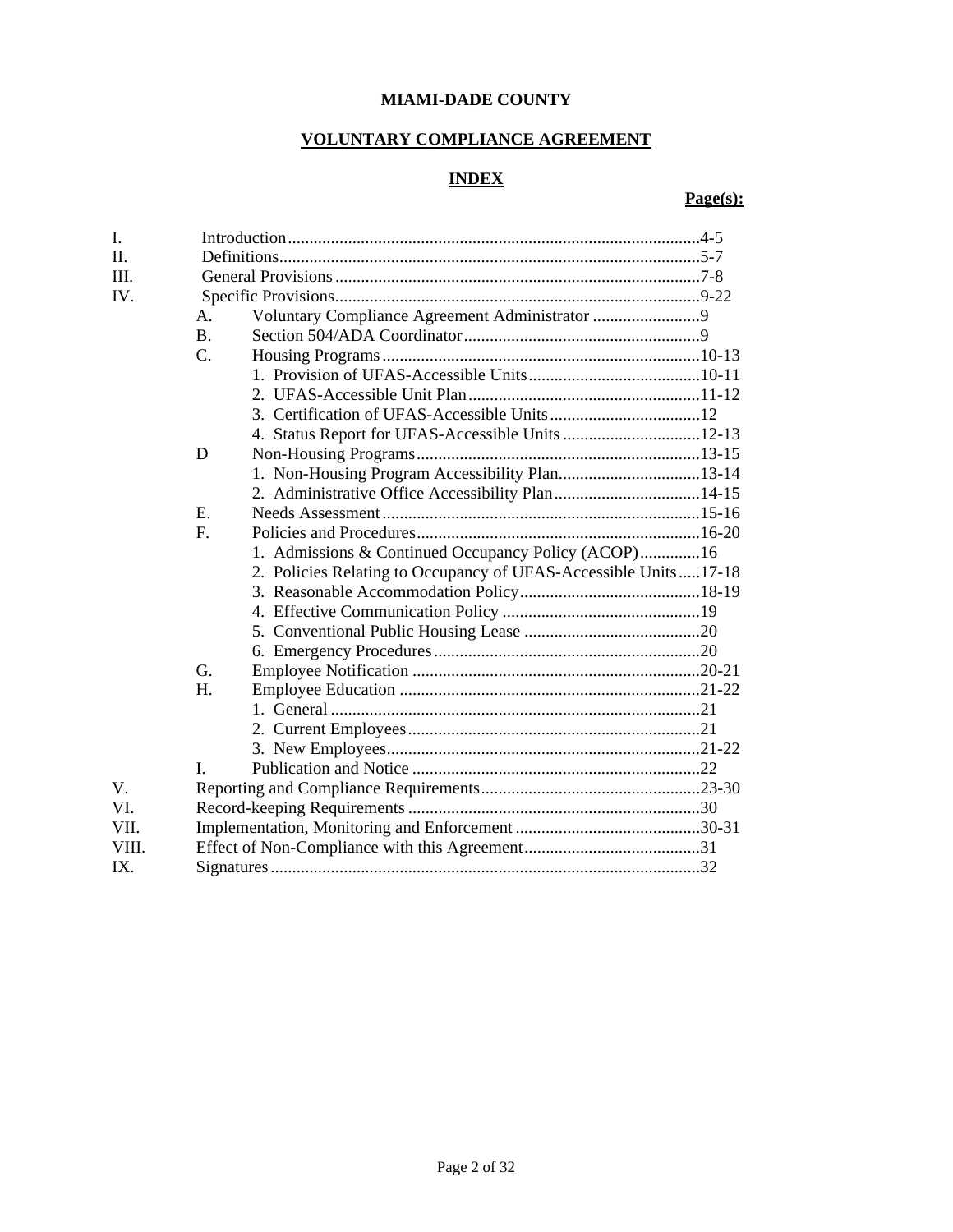### **MIAMI-DADE COUNTY**

#### **VOLUNTARY COMPLIANCE AGREEMENT**

### **LIST OF APPENDICES**

# **Appendix Description**

- **A MDHA List of Properties**
- **B Notice PIH (HA)**
- **C Reasonable Accommodation Policy**
- **D Effective Communication Policy**
- **E Uniform Federal Accessibility Standards (UFAS) and ADA Standards for Accessible Design (ADA Standards)**
- **F Administrative Offices, excerpted from Accessibility Report, attached to Letter of Findings, dated July 8, 2004**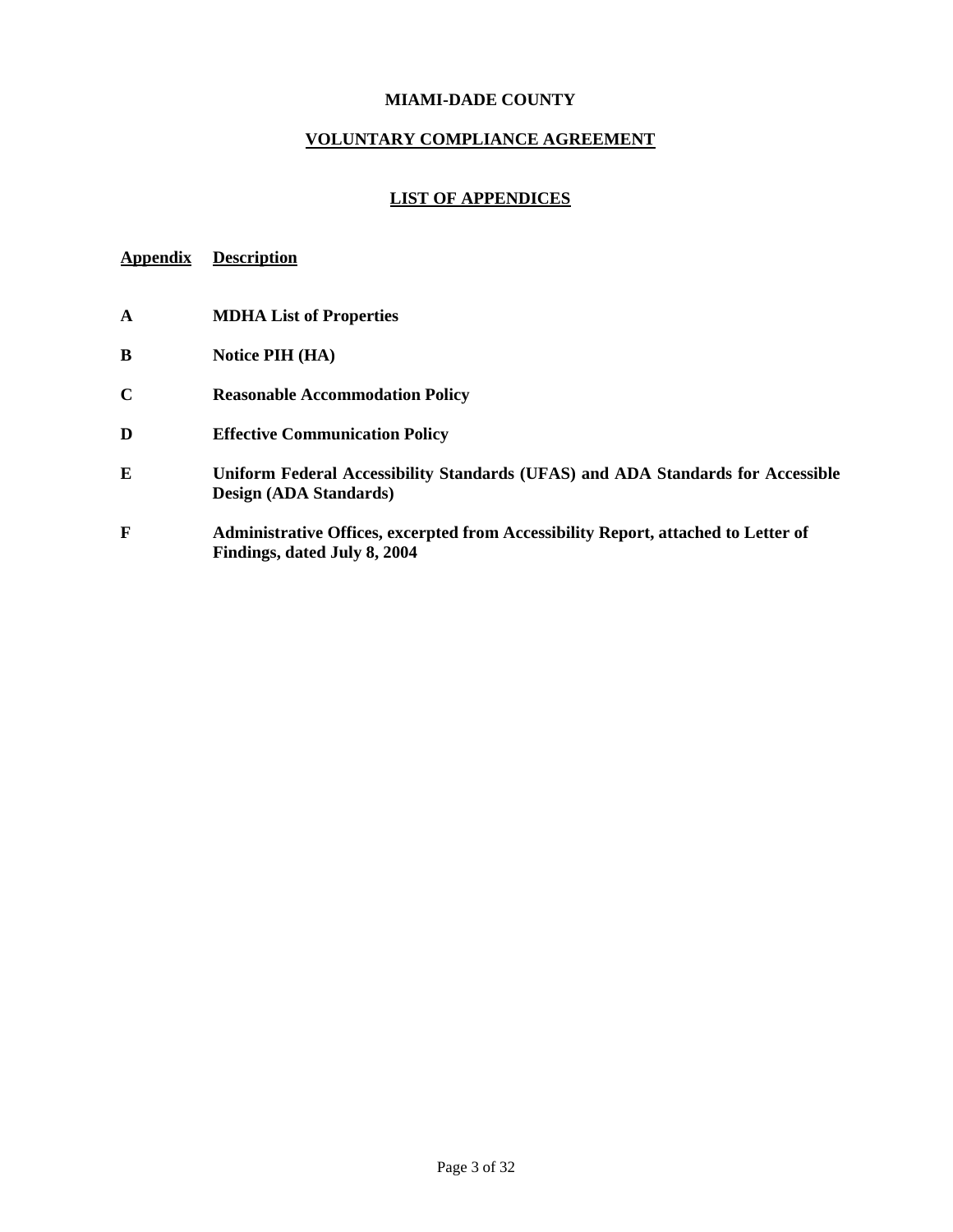#### **UNITED STATES OF AMERICA DEPARTMENT OF HOUSING AND URBAN DEVELOPMENT OFFICE OF FAIR HOUSING AND EQUAL OPPORTUNITY**

#### **VOLUNTARY COMPLIANCE AGREEMENT**

#### **BETWEEN**

#### **THE U. S. DEPARTMENT OF HOUSING AND URBAN DEVELOPMENT**

**AND** 

#### **MIAMI-DADE COUNTY BY AND THROUGH ITS DEPARTMENT MIAMI-DADE HOUSING AGENCY**

#### **I. INTRODUCTION**

Miami-Dade County (the County), a political subdivision of the State of Florida, is the public housing authority in this jurisdiction. The County, by and through the Miami-Dade Housing Agency (MDHA or the Agency), owns, operates, or controls a public housing program consisting of housing and non-housing programs that includes, but is not limited to, common entrances, management offices, laundry rooms, common areas, corridors, hallways, elevators, community programs and day care facilities. *See* MDHA's List of Properties, attached as **Appendix A**. The County receives various Federal funds to operate, maintain, and make capital improvements to these projects. The U.S. Department of Housing and Urban Development (HUD or the Department) has funded the MDHA's projects, in part, through the provision of operating subsidies, capital funding (including the Comprehensive Grant Program (CGP), the Comprehensive Improvement Assistance Program (CIAP), Capital Fund Program (CFP), Public Housing Drug Elimination Program (PHDEP), and the HOPE VI revitalization grants).

The County and MDHA are subject to Federal civil rights laws and regulations. *See* Section 504 of the Rehabilitation Act of 1973 (Section 504)<sup>1</sup>; Title II of the Americans with Disabilities Act of 1990 (ADA)<sup>2</sup>[;](#page-3-1) the Fair Housing Act of 1968, as amended (Fair Housing Act)<sup>[3](#page-3-2)</sup>; the Architectural Barriers Act of  $1968^4$  $1968^4$ ; Section 109 of the Housing and Community Development Act of 1974 (Section  $109)^5$ ; and the respective implementing regulations for each Act. *See* also HUD's implementing regulations at 24 C.F.R. §§ 960.103 and 982.53, as well as the relevant contractual provisions of the MDHA's Annual Contributions Contract (ACC) with HUD.

<sup>&</sup>lt;u>1</u> <sup>1</sup> 29 U.S.C. § 794; 24 C.F.R. Part 8.

<span id="page-3-1"></span><span id="page-3-0"></span> $^{2}$  42 U.S.C. §§ 12101 et seq.

<span id="page-3-2"></span> $3\quad 42 \text{ U.S.C. }$  §§ 3601-20; 24 C.F.R. Part 100.

<span id="page-3-3"></span> $4$  42 U.S.C. §§ 4151-4157.

<span id="page-3-4"></span> <sup>42</sup> U.S.C. §§ 5301 et seq.; 24 C.F.R. §§ 570.601 and 570.602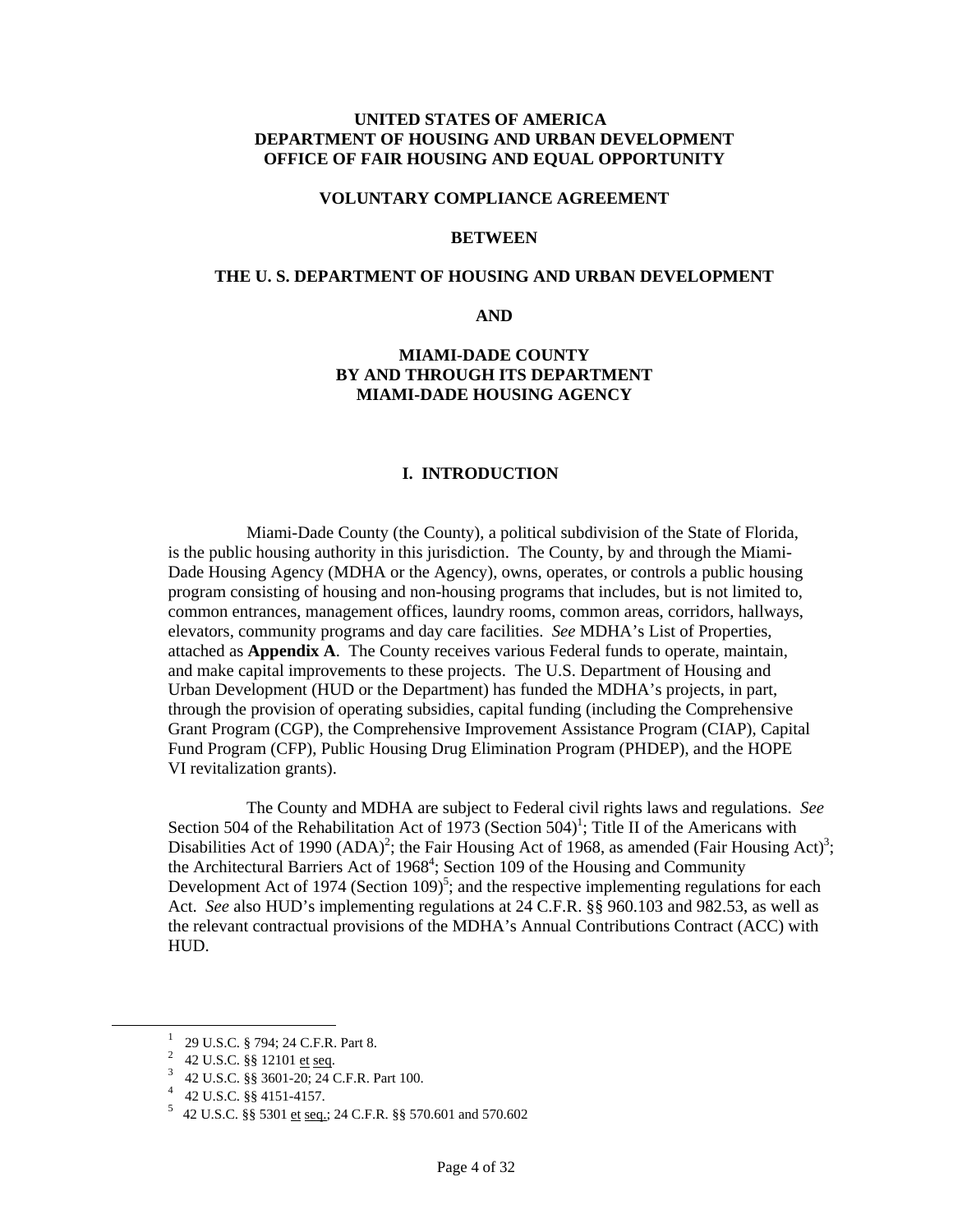During the week of February 23-27, 2004, the Department conducted a compliance review under the authorities of Section 504 and Title II of the ADA. The Department reviewed MDHA's programs, services and activities. The Department's review included a review of MDHA's application and admissions process; tenant selection and assignment policy and process; the designated accessible housing units, including common areas; and, housing and nonhousing programs and activities. In addition, the Department conducted an accessibility review of the MDHA's Main Administration Building and Administration Building "F"; the Application and Leasing Center; the Private Rental Housing Division; and, the Adker Consent Decree Mobility Pool Office. The Department's review also included an examination of MDHA's waiting lists, resident applications, and reasonable accommodation requests. In addition, the Department reviewed MDHA's current policies and procedures, including MDHA's Admissions and Continued Occupancy Policy (ACOP 2003) and the Reasonable Accommodation, Transfer and Occupancy Policies. Finally, the Department conducted interviews with MDHA residents and staff.

HUD's review revealed deficiencies related to the physical accessibility of the common areas and individual housing units, as well as deficiencies in MDHA's current policies and procedures. On July 8, 2004, the Department issued its preliminary Letter of Findings of Non-Compliance (LOF) with Section 504 and Title II of the ADA.

The MDHA agrees to enter into this Voluntary Compliance Agreement ("Agreement" or "VCA") in order to address the issues raised in the Department's preliminary LOF; and, in order to comply with its responsibilities under Section 504, Title II of the ADA, the Fair Housing Act, the Architectural Barriers Act, and their respective implementing regulations.

#### **II. DEFINITIONS**

Accessible – When used with respect to the design, construction, or alteration of housing and non-housing programs, "accessible" means that the program or portion of the program when designed, constructed, altered or adapted, can be approached, entered, and used by individuals who use wheelchairs. A program that is designed, constructed, altered or adapted to be in compliance with the Uniform Federal Accessibility Standards (UFAS) and, where applicable, the Americans with Disabilities Act Standards for Accessible Design (ADA Standards), meets the minimum standards for compliance and is accessible. *See* 24 C.F.R. §§ 8.3; 8.32; Appendix A to 24 C.F.R. § 40; and Appendix A to 28 C.F.R. § 36. In addition, covered multifamily dwellings built for first occupancy after March 13, 1991, shall also be designed and constructed to comply with the Fair Housing Act. *See* 24 C.F.R. § 100.205. *See also* **Appendix E** for the UFAS and ADA Standards.

Accessible Route – A continuous, unobstructed UFAS-compliant path as prescribed in 24 C.F.R. §§ 8.3 and 8.32; 28 C.F.R. § 35.151; and UFAS § 4.3. (See definition of "Dwelling Unit" and "Non-Housing Programs".)

Adaptable – The ability of certain elements of an otherwise accessible dwelling unit such as kitchen counters, sinks and grab bars, to be added to, raised, lowered, or otherwise altered, to accommodate the needs of persons with disabilities or to accommodate the needs of persons with different types or degrees of disability. *See* 24 C.F.R. § 8.3.

Administrative Offices – The MDHA's Main Administration Building, Administration Building "F"; the Application and Leasing Center and the Private Rental Housing Division Office.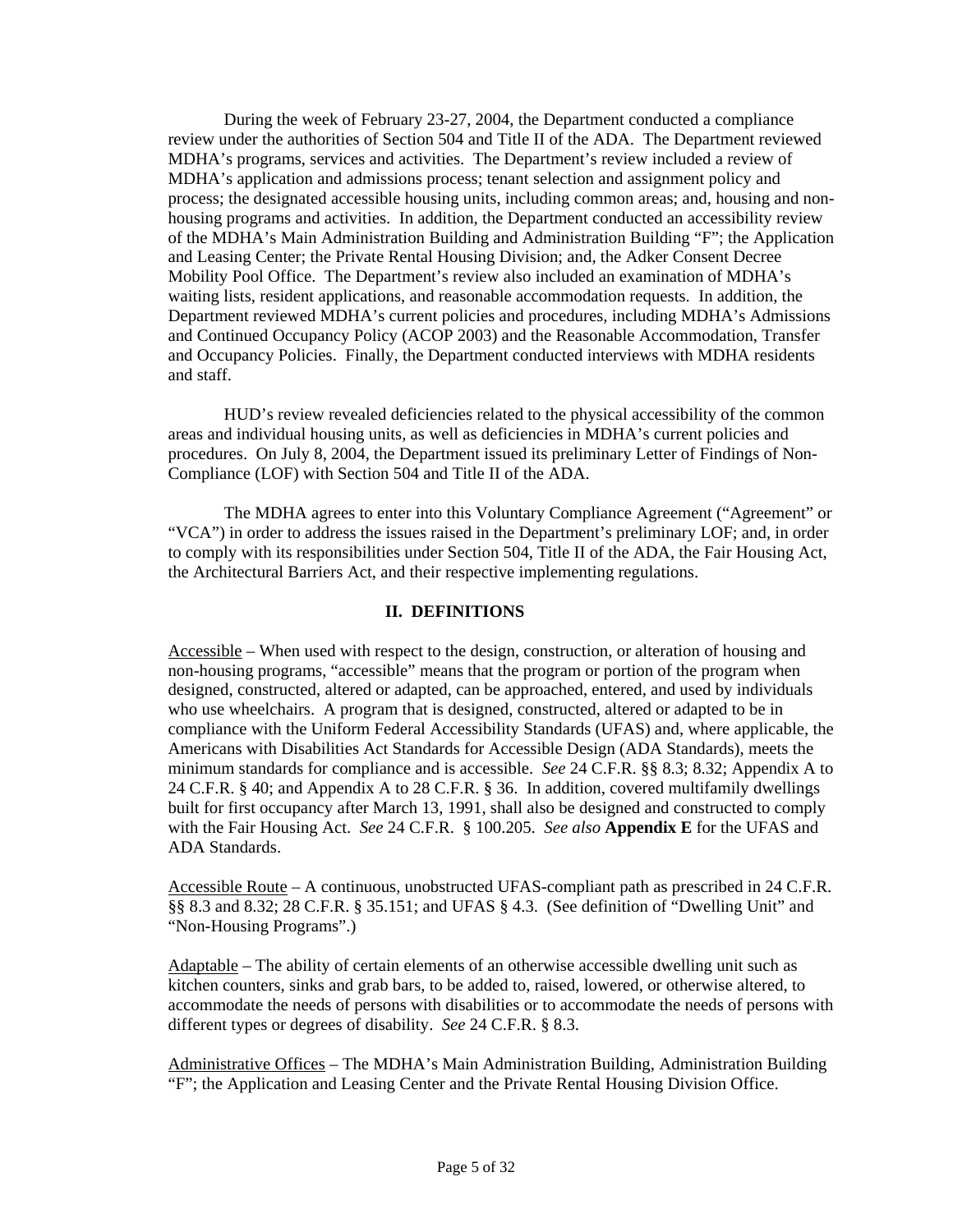Alterations – Any change in a facility or its permanent fixtures or equipment, including remodeling, renovation, rehabilitation, reconstruction, changes or rearrangement in structural parts and extraordinary repairs. *See* 24 C.F.R. § 8.3.

Auxiliary Aids – Services that enable persons with impaired sensory, manual, or speaking skills to have an equal opportunity to participate in, and enjoy the benefits of, programs or activities receiving Federal financial assistance. The type of auxiliary aid or service necessary to ensure effective communication will vary in accordance with the length and complexity of the communication involved. *See* 24 C.F.R. § 8.3.

Development – The whole of one or more MDHA-owned residential structures and appurtenant structures, equipment, roads, walks and parking lots that are covered by a single contract for Federal financial assistance or application for assistance; or are treated as a whole for processing purposes, whether or not located on a common site.

Dwelling Unit – A single unit of residence that provides a kitchen or food preparation area, in addition to rooms and spaces for living, bathing, and sleeping.

Effective Date **-** The effective date of this Agreement is the date of the last signature in Section IX.

Miami-Dade County – The officers, directors, agents (including contract employees), private management agents/companies, employees and successors or assigns of Miami-Dade County.

MDHA – The Miami-Dade Housing Agency, a department of Miami-Dade County.

Non-Housing Programs - All or any MDHA-owned portions of buildings, structures, sites, complexes, equipment, rolling stock or other conveyances, roads, walks, passageways, parking lots, or other real or personal property including the site where the building, property, or structure is located. A Non-Housing Program includes, but is not limited to, common areas, entrances, elevators, the MDHA on-site offices (excluding MDHA's Main Administrative Office Building, Administration Building "F", the Application and Leasing Center, and the Private Rental Housing Division, which are defined separately as "Administrative Offices"), community centers (including restrooms), day care facilities (including restrooms), corridors, hallways, meeting rooms, recreation rooms, senior citizen centers (including restrooms), social service offices, mail delivery, laundry rooms/facilities and trash disposal. Furthermore, Non-Housing Programs include any aid, benefit or service provided by the MDHA, policies, administrative procedures, services, and non-tangible matters whose operation contribute to the application for housing, full enjoyment of housing, and full participation in MDHA's housing programs. To the extent that entrances, elevators, and common areas provide accessible routes and connect dwelling units and Non-Housing Programs, they fall within the provisions of this Agreement.

Person With a Disability – For purposes of this Agreement, a person with a disability is any person who has a physical or mental impairment that substantially limits one or more major life activities such as caring for oneself, manual tasks, walking, seeing, hearing, speaking, breathing or learning; has a record of such impairment; or, is regarded as having such an impairment. *See*  24 C.F.R. § 8.3.

Reasonable Accommodation – A reasonable accommodation is a change, modification, alteration, or adaptation in a policy, procedure, practice, program, facility or unit that provides a person with a disability the opportunity to participate in, or benefit from, a program (housing or non-housing), service or activity.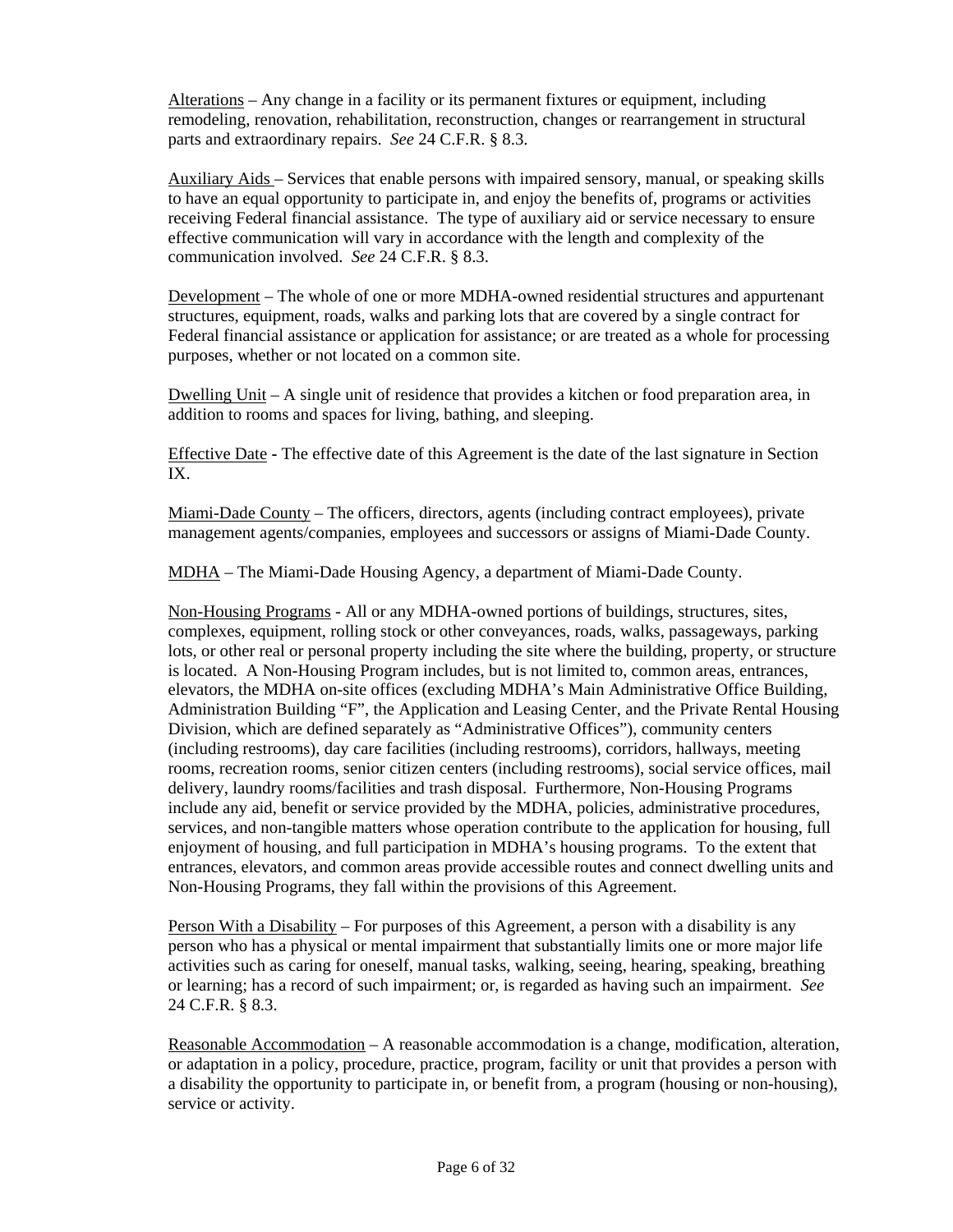Structural Impracticability – Changes having little likelihood of being accomplished without removing or altering a load-bearing structural member and/or incurring an increased cost of fifty percent (50%) or more of the value of the element of the building or facility involved. *See* UFAS § 3.5.

Total Housing Units – The total number of public housing units published in HUD's Public and Indian Housing Information Center (PIC) as of August 2004, adjusted for HUD-approved demolition and disposition and as reflected in **Appendix A**.

UFAS – Effective July 11, 1988, the design, construction, or alteration of buildings in conformance with §§ 3-8 of the Uniform Federal Accessibility Standards (UFAS) shall be deemed to comply with the requirements of 24 C.F.R. §§ 8.21, 8.22, 8.23 and 8.25.

 UFAS-Accessible Unit – A dwelling unit that is designed, constructed, altered or adapted to comply with UFAS and is located on an Accessible Route, as defined in this Agreement. The unit can be approached, entered and used by individuals with disabilities, including individuals who use wheelchairs, and located on an Accessible Route, as defined in this Agreement. In addition to the UFAS requirement at  $\S 4.34(15)(c)$ , all sleeping areas must be on an accessible route; and, when more than one bathroom is provided in a housing unit, additional bathrooms must be accessible, unless structural alterations are impractical or would create an undue financial and administrative burden. [*See* Notice PIH 2003-31 (HA), issued November 26, 2003, attached as **Appendix B**.] The accompanying Non-Housing Programs must also be accessible unless MDHA can demonstrate that the structural alterations needed to make the Non-Housing Programs accessible are structurally impracticable; or, would create an undue financial and administrative burden.

## **III. GENERAL PROVISIONS**

- A. This Voluntary Compliance Agreement applies to all Federally funded projects, related facilities, and programs or activities that the County through MDHA, its agents, successors, and assigns or beneficiaries own, control, operate or sponsor. This Agreement also applies to MDHA's public housing units in HOPE VI revitalization projects and their scattered site units.
- B. The effective date of this Agreement is the date of the last signature in Section IX. This Agreement shall be binding on all of the officers, trustees, directors, agents, employees, and successors or assigns of the County and HUD. This Agreement shall remain in effect until the County through MDHA has satisfactorily completed the provisions set forth in this Agreement; or, for a minimum of six (6) years after the effective date of this Agreement, whichever is later.
- C. MDHA's Annual and Five Year Plans must be consistent with the requirements of this Agreement. MDHA shall amend those Plans, as necessary, in order to ensure the adoption of the requirements of this Agreement, including policies with respect to tenant selection and assignment; and planning and completion (including reservation of sufficient funding) of modifications to housing units, MDHA's Administrative Offices and MDHA's Non-Housing Programs, in order to provide accessibility for persons with disabilities.
- D. The Department will monitor MDHA's implementation of this Agreement and may amend the Agreement if the Department determines that MDHA's Needs Assessment, referenced in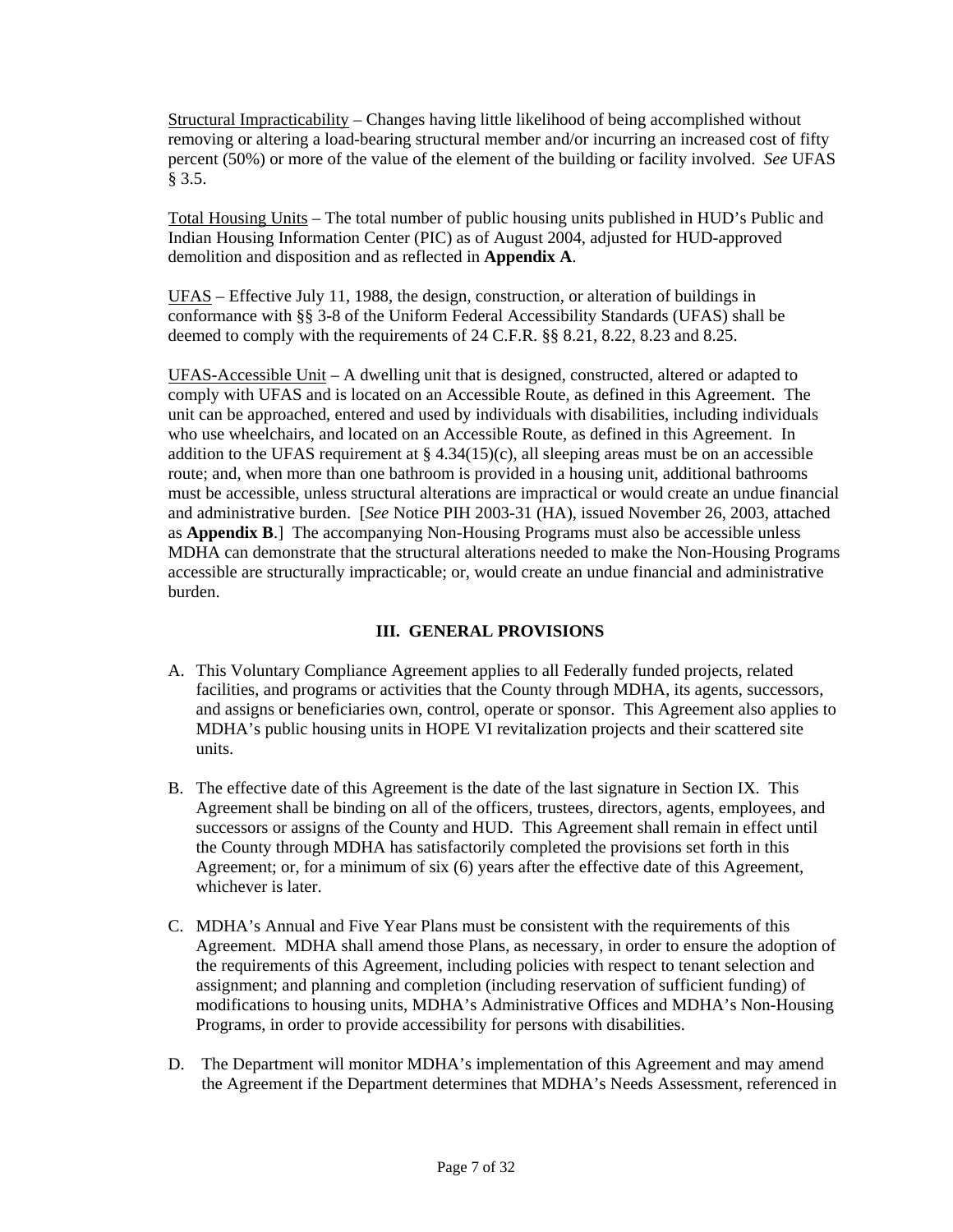Paragraph IV. (E) of this Agreement, supports an increased need above the total number of UFAS-Accessible Units referenced in Paragraph IV.  $(C)(1)(a)$ .

- E. This Agreement will serve as MDHA's Transition Plan with respect to and in compliance with the provisions of programs for persons with disabilities. *See* 24 C.F.R. §§ 8.21 (c)(4), 8.24 (d) and 8.25 (c).
- F. This Agreement does not increase or diminish the ability of any person or class of persons to exercise their rights under Section 504, the ADA, and/or the Fair Housing Act. This Agreement does not create any private right of action for any person or class of persons not a party to this Agreement.
- G. This Agreement does not affect the ability of HUD or MDHA to take action under appropriate statutory or regulatory authorities unrelated to issues covered by this VCA.
- H. Upon the effective date of this Agreement, this VCA is a public document. A copy of this Agreement shall be made available to any person for his/her review, in accordance with the law. The MDHA shall provide a copy of this Agreement to any person upon request.
- I. The MDHA shall provide a copy of reporting data it generates to comply with this Agreement to any person, upon request, in accordance with MDHA's Freedom of Information Act and Privacy Act procedures. In no event will public disclosure include personally identifiable information regarding applicants or residents.
- J. Notwithstanding any notice or consultation requirements of this Agreement, MDHA shall comply with the notice and consultation requirements of HUD's Public Housing Agency Plan ("PHA Plan") regulation at 24 C.F.R. Part 903.
- K. To the extent that any prior HUD guidance (written or oral) in the form of waivers, administrative decisions, letters, opinions, or similar guidance regarding MDHA's obligations, responsibilities, or technical requirements under Section 504, the ADA, the Architectural Barriers Act, UFAS, and/or the Fair Housing Act conflicts with this Agreement, this Agreement is the controlling document from the effective date of this Agreement.
- L. This Agreement does not supersede, or in any manner change the rights, obligations, and responsibilities of the parties under any and all court orders, or settlements of other controversies involving compliance with civil rights statutes.
- M. This Agreement does not affect any requirements for MDHA to comply with all requirements of Section 504, the ADA, and/or the Fair Housing Act not addressed in this Agreement.
- N. The MDHA shall hire or appoint appropriate personnel to oversee compliance with the provisions of this Agreement.
- O. This Agreement and the requirements herein are controlling in the event that a court orders the MDHA to provide a lesser number of units accessible to individuals with disabilities than the requirements stated in this Agreement, and HUD is not a party to the litigation.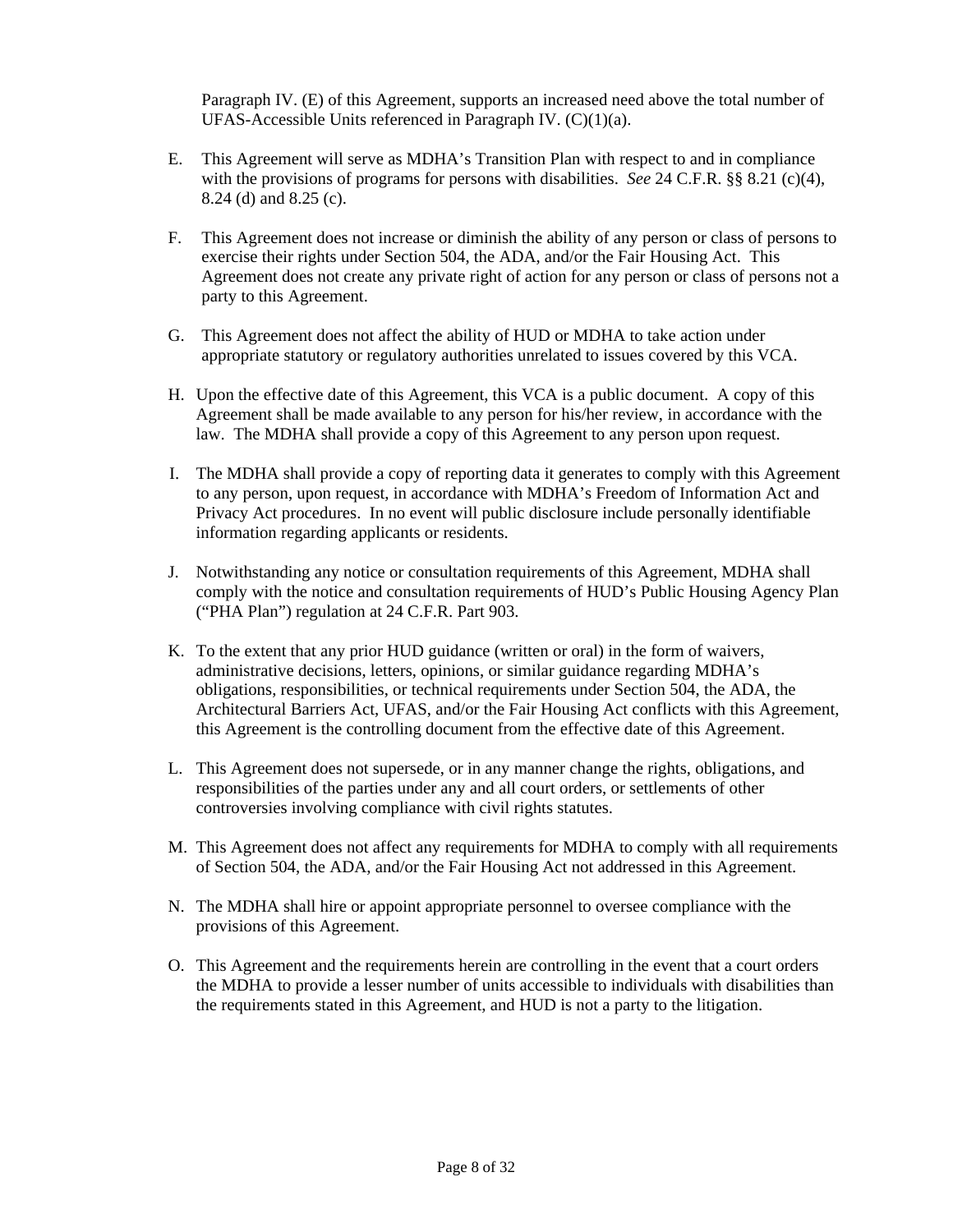## **IV. SPECIFIC PROVISIONS**

#### **A. VOLUNTARY COMPLIANCE AGREEMENT ADMINISTRATOR**

- 1. Within thirty (30) days of the effective date of this Agreement, the MDHA will appoint an Acting Voluntary Compliance Agreement (VCA Administrator).
- 2. Within one hundred twenty (120) days of the effective date of this Agreement, MDHA shall hire a VCA Administrator. The VCA Administrator will report directly to the Executive Director of the MDHA. The VCA Administrator will be responsible for coordinating all compliance activities under this Agreement and shall serve for the duration of the VCA.
- 3. The VCA Administrator will be responsible for the following: (a) implementation of the provisions of this Agreement; (b) submission of all reports, plans and records as required by this Agreement; and (c) coordination of the activities of the MDHA personnel who will assist the VCA Administrator in implementing this Agreement. The MDHA shall commit sufficient resources so that the VCA Administrator can successfully accomplish these objectives.
- 4. In the event that the VCA Administrator resigns or is otherwise terminated prior to the expiration of this Agreement, the MDHA shall immediately designate an Acting VCA Administrator within fourteen (14) days of the resignation or termination of the VCA Administrator. Upon designation, MDHA shall provide HUD with the name of the individual selected to serve as the acting VCA Administrator.
- 5. Within one hundred twenty (120) days of the termination or resignation of the VCA Administrator, MDHA shall select a new VCA Administrator. Upon designation, the MDHA shall provide HUD with written notice of the new VCA Administrator.

#### **B. SECTION 504/ADA COORDINATOR**

- 1. In the event that MDHA's current Section 504/ADA Coordinator resigns or is otherwise terminated prior to the expiration of this Agreement, the MDHA shall designate an Acting Section 504/ADA Coordinator within fourteen (14) days of the resignation or termination of the Section 504/ADA Coordinator. Upon designation, MDHA shall provide HUD with the name of the individual selected to serve as the Acting Section 504/ADA Coordinator.
- 2. Within one hundred twenty (120) days of the termination or resignation of the Section 504/ADA Coordinator, MDHA shall select a new, qualified Section 504/ADA Coordinator. Upon selection, the MDHA shall provide written notice of the designation of the new Section 504/ADA Coordinator and provide the Department with a copy of the Coordinator's resume and/or curriculum vitae. The individual fulfilling these responsibilities must have prior relevant experience to demonstrate expertise in and knowledge of Section 504, the Fair Housing Act, the ADA, the Architectural Barriers Act, and their respective implementing regulations, including the relevant accessibility standards.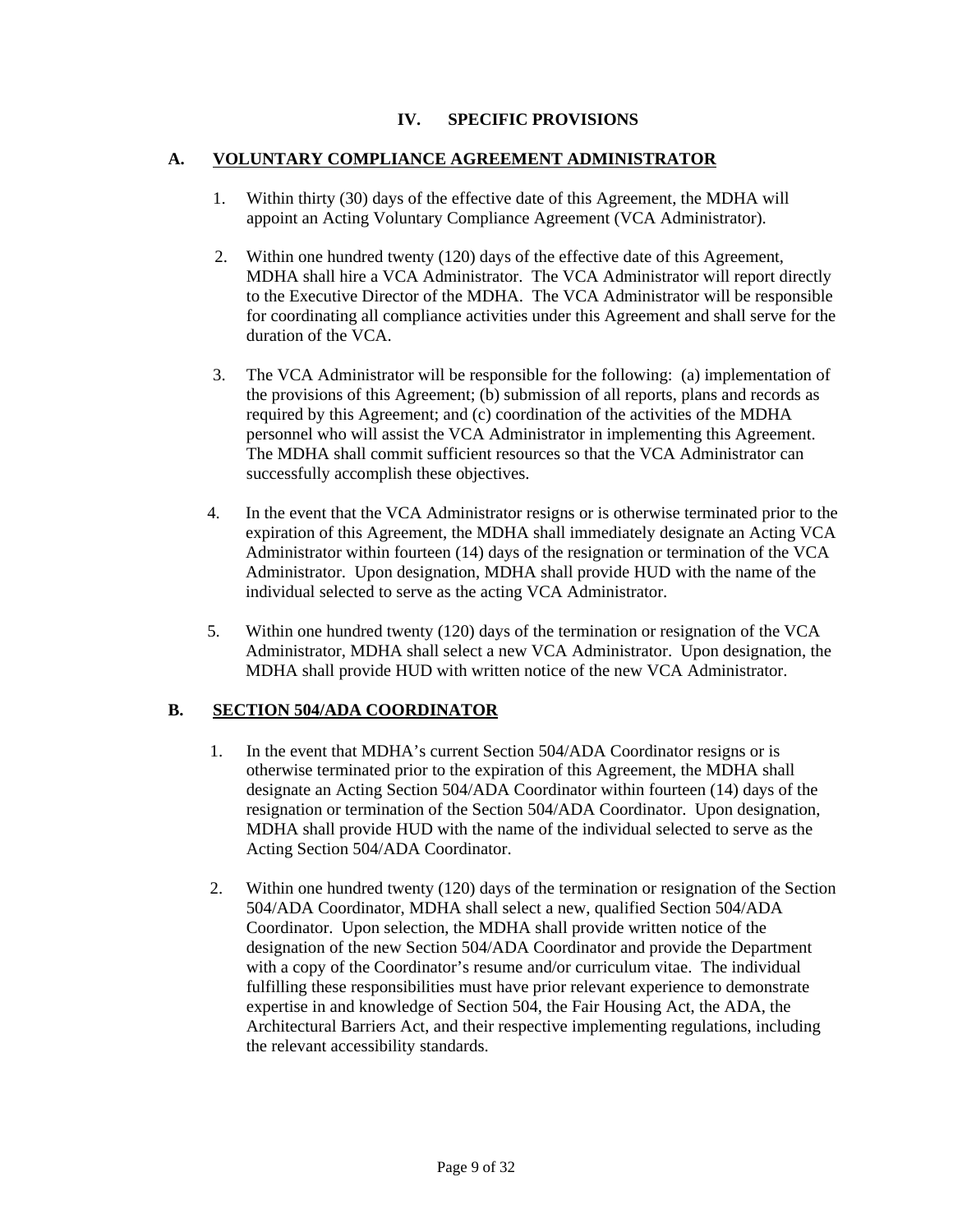### **C. HOUSING PROGRAMS**

#### 1. **Provision of UFAS-Accessible Units**

- a. The County shall construct or convert a **minimum of five percent (5%), or four hundred seventy eight (478), of its (9,543) Total Housing Units**, as delineated at **Appendix A**, UFAS-Accessible subject to the requirements of the **UFAS-Accessible Unit Plan**, referenced in Paragraph IV. (C)(2).
- b. HUD may increase the number of UFAS-accessible units required under the County's HUD-approved UFAS-Accessible Unit Plan based on changes in need, pursuant to MDHA's completion of the Needs Assessment identified in Paragraph IV. (E), below. *See* 24 C.F.R. § 8.25 (c).
- c. The construction or conversion of these UFAS-Accessible Units shall commence no later than ninety (90) days following HUD's approval of the UFAS-Accessible Unit Plan, described in Paragraph IV. (C)(2), below;

(i) Nothing in this Agreement diminishes MDHA's obligation to comply with 24 C.F.R. §§ 8.4(b)(1)(i) and (ii), which prohibits recipients from providing housing to qualified individuals with disabilities that is not equal to that afforded others; or providing housing to qualified individuals with disabilities that is not as effective in affording the individual with an equal opportunity to achieve the same result, to gain the same benefit, or to reach the same level of achievement as that provided to others. In addition to the UFAS requirement at  $\S$  4.34(15)(c), all sleeping areas must be on an accessible route; and, when more than one bathroom is provided in a housing unit, additional bathrooms must be accessible, unless structural alterations are impractical or would create an undue administrative and financial burden beyond the control of the MDHA. *See* Notice PIH 2003-31 (HA), issued November 26, 2003, attached as **Appendix B**.

- d. The MDHA **must demonstrate the completion of the construction or conversion of four hundred seventy eight (478)** Total Housing Units, as described in Paragraph IV.  $(C)(1)$ , above, within six  $(6)$  years of the effective date of this Agreement, or no later than December 31, 2010. Unless otherwise agreed by HUD pursuant to HUD's approval of MDHA's **UFAS-Accessible Unit Plan**, described in Paragraph IV. (C)(2), below, MDHA will demonstrate the completion of:
	- (i) the UFAS-Accessible Unit Plan, as described in Paragraph IV. (C)(2), below, no later than March 31, 2006;
	- (ii) a minimum forty-eight (48) UFAS-Accessible Units, as described in Paragraph IV. (C)(1), no later than March 31, 2007;
	- (iii) a minimum of an additional one hundred twenty (120) units by March 31, 2008; or, a cumulative minimum one hundred sixty eight (168) units by March 31, 2008;
	- (iv) an additional one hundred forty three (143) units by March 31, 2009;
	- (v) an additional one hundred forty three (143) units by March 31, 2010; and,
	- (vi) an additional twenty four (24) units by December 31, 2010.
- e. A UFAS-Accessible Unit will not be deemed completed under Paragraph IV.  $(C)(1)(d)$  until the Non-Housing Programs serving that unit are accessible to individuals with disabilities. MDHA's UFAS-Accessible Unit Plan and Non-Housing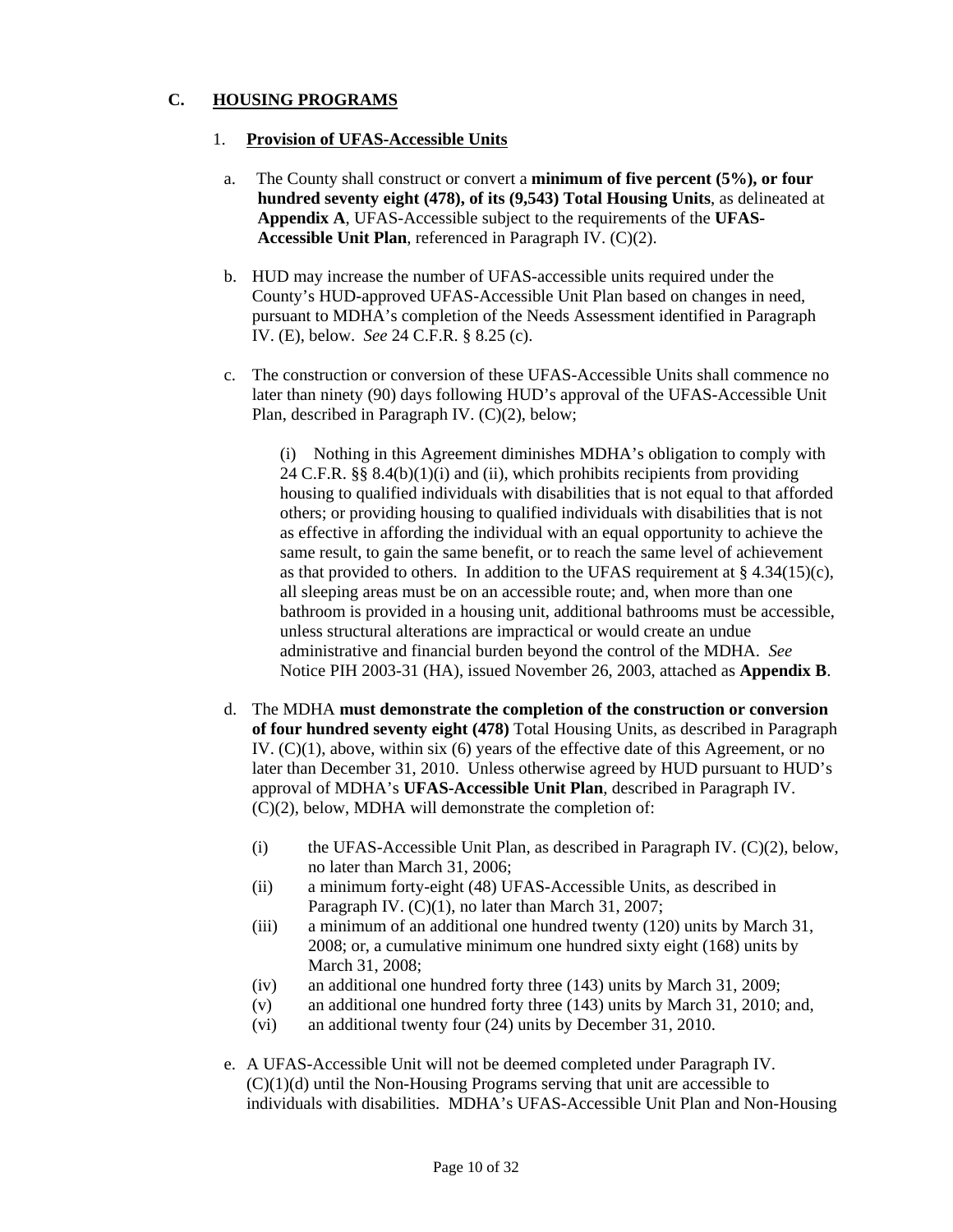Program Accessibility Plan will coordinate MDHA's work to ensure achievement of both non-housing program accessibility and the production of UFAS-accessible units. The Non-Housing Program Accessibility Plan, referenced in Paragraph IV. (D)(1), below, will identify those Non-Housing Programs that are currently inaccessible to persons with disabilities and coordinate the timeframes for completion of modifications to the Non-Housing Programs and UFAS-Accessible Unit Plan.

## 2. **UFAS-Accessible Unit Plan**

- a. Within sixty (60) days of the effective date of this Agreement, the County shall commence the procurement process for the selection of a third-party who shall conduct an assessment of MDHA's Total Housing Units, as reflected in Appendix A, and prepare the **UFAS-Accessible Unit Plan,** as described in Paragraph IV. (C)(2), below.
- b. Within one hundred eighty (180) days after the selection of the third party described in Paragraph IV. (C)(2)(a), above, MDHA will submit, for HUD's review and approval, its **UFAS-Accessible Unit Plan** for all developments identified in **Appendix A**. HUD will provide the MDHA with its approval, or comments, within forty-five (45) days of receipt of both the MDHA's proposed **UFAS-Accessible Unit Plan** and **Non-Housing Program Accessibility Plan**, referenced in Paragraph IV.  $(D)(1)$ .

 (i) The **UFAS-Accessible Unit Plan** will be in a format that includes: (1) Total number of UFAS-Accessible Units per year; (2) development name and location; (3) bedroom size distribution within each development; (4) demographic data – including household type (based on Form HUD-50058) and type of disability – within development; and, (5) accessibility of all Non-Housing Programs at each development, including accessible routes and elevators.

(ii) The **UFAS-Accessible Unit Plan** shall include a site map for each development which includes the following: (a) development and unit address; (b) total number of units to be modified or constructed as UFAS-accessible; (c) bedroom size of UFAS-accessible units; (d) current occupancy status of the unit; (e) relocation plan for occupied units; (f) accessible common areas at each development, including, but not limited to, accessible routes, parking, offices, community centers, meeting spaces, recreation centers, playgrounds, laundry facilities, mailboxes and trash collection sites; and (g) the common areas that are currently inaccessible.

(iii) The **UFAS-Accessible Unit Plan** will include interim timeframes and benchmarks for meeting annual rates; vacancy rates at each development; and, crime rates in and around each development. The Plan will address all developments covered under this Agreement, as referenced in **Appendix A**.

(iv) Accessible dwelling units required by this Agreement shall, to the maximum extent feasible and subject to reasonable health and safety requirements, be distributed throughout the development and sites and shall be available in a sufficient range of sizes and amenities so that a qualified individual with disabilities' choice of living arrangements is, as a whole, comparable to that of other persons eligible for housing assistance under the same program. *See* 24 C.F.R. § 8.26.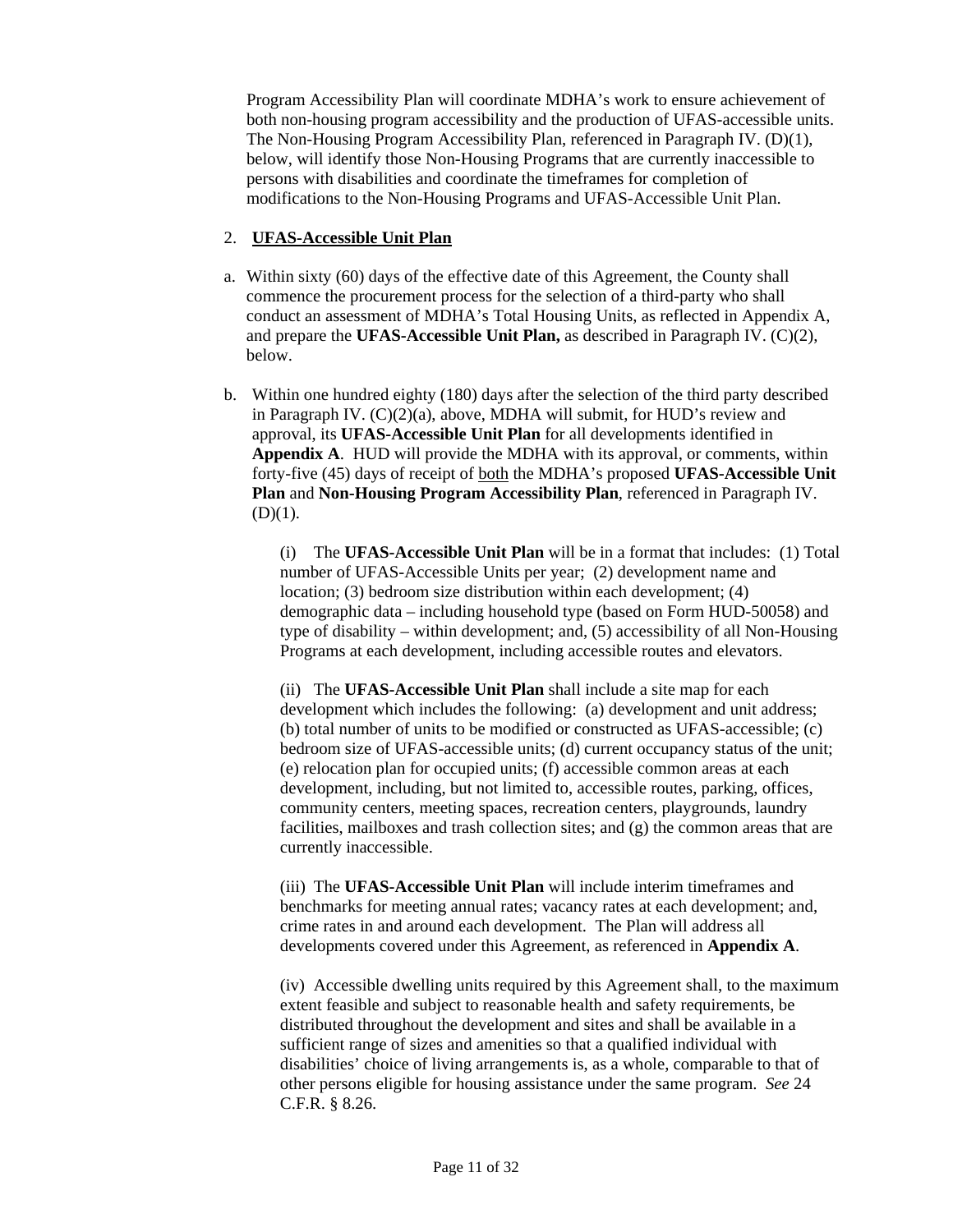(v) If the **UFAS-Accessible Unit Plan** does not include provisions to provide accessible units in a given development, or if implementation of the Plan would not result in at least five percent (5%) of the units being UFAS-Accessible in a given development, then MDHA will provide a detailed explanation, for HUD's review and approval, which includes information regarding structural infeasibility and/or undue financial and administrative burden. The number of UFAS-Accessible Units in any particular development may not exceed twentyfive percent (25%) of the total units in that development.

### 3. **Certification of UFAS-Accessible Units**

- a. No later than thirty (30) days of HUD's approval of the **UFAS-Accessible Unit Plan,** the County shall commence its procurement for the selection of an independent third party architectural and/or engineering firm with whom MDHA proposes to contract for the review and certification of the Section 504/ADA modifications made pursuant to this Agreement. MDHA will submit, for HUD review and approval, the name, qualifications and experience of the independent third-party architectural and/or engineering. HUD will provide its approval, or comments, within thirty (30) days of MDHA's submission of the proposed architectural/engineering firm.
- b. The HUD-approved independent third-party architectural and/or engineering firm, as referenced in Paragraph IV.  $(C)(3)(a)$ , above, selected to review and certify the modifications made pursuant to this Agreement will be independent of the third party architectural and/or engineering firm with whom MDHA contracts for the purposes of developing the plans/drawings/blueprints for the modifications made pursuant to MDHA's UFAS-Accessible Unit Plan and Non-Housing Program Accessibility Plan, as described in Paragraphs IV.  $(C)(2)$  and  $(D)(1)$ , respectively.
- c. Within ninety (90) days of MDHA's completion of each of the UFAS Accessible Units according to the HUD-approved UFAS-Accessible Unit Plan, as referenced in Paragraph IV. (C)(2), above, MDHA will provide written certification through the HUD-approved independent third-party architectural and/or engineering firm, that the UFAS-Accessible Units, including accessibility to the Non-Housing Programs, comply with the requirements of UFAS, PIH Notice 2003-31(HA), and, where applicable, the ADA Accessibility Standards and the Fair Housing Act. MDHA will submit this documentation to HUD as part of its Quarterly Report. HUD reserves the right to conduct periodic on-site reviews of the completed accessible units to ensure compliance.

#### 4. **Status Reports for UFAS-Accessible Units**

a. The MDHA will provide Quarterly Reports to HUD. The **Quarterly Reports** will provide the following information: (1) the number of UFAS-Accessible Units for which funds have been reserved; (2) the physical work that has been undertaken by development name and complete unit address; and, (3) the physical work that has been completed by development name and complete unit address. The Quarterly Report will also provide, for each completed unit, an independent verification of UFAS compliance by development and bedroom size. The Quarterly Report will include unit counts for the given reporting period and cumulatively from the effective date of this Agreement. The MDHA will also provide a narrative to describe any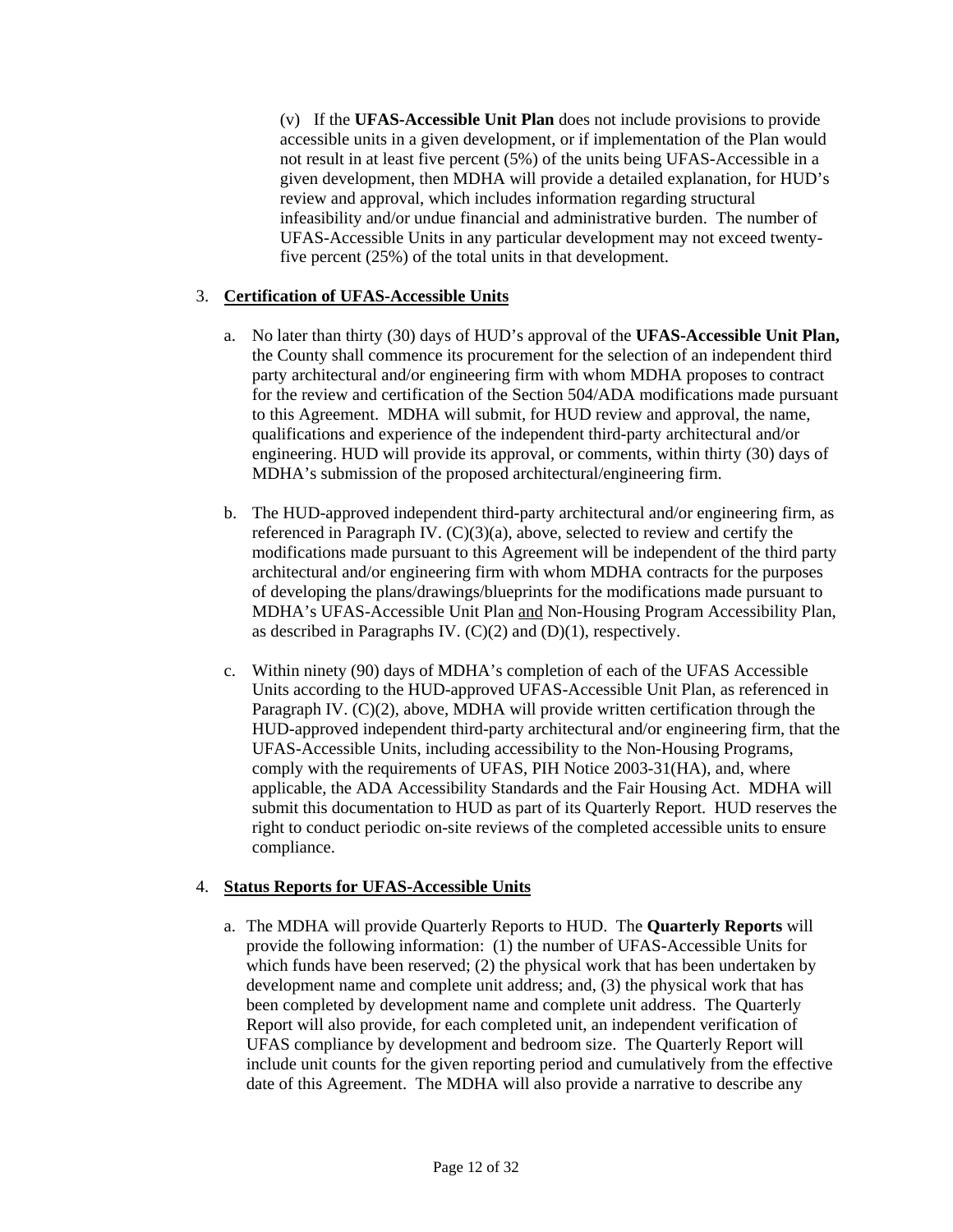delays in meeting the interim timeframes and benchmarks identified in the HUD approved UFAS Accessible Unit Plan, referenced in Paragraph IV. (C)(2).

b. The MDHA shall submit quarterly UFAS-Accessible Unit Plan Reports in a format compatible with Microsoft Word XP Professional**.** The first quarterly UFAS-Accessible Unit Plan Report will be due on July 31, 2005; thereafter, quarterly reports will be due on October 31, 2005; January 31, 2006, etc. Subsequent reports are due at quarterly intervals for the duration of this Agreement.

#### **D. NON-HOUSING PROGRAMS**

#### 1. **Non-Housing Program Accessibility Plan:**

- a. Within sixty (60) days of the effective date of this Agreement, the County shall commence the procurement process for the selection of a third-party who shall conduct an assessment of MDHA's **Non-Housing Programs** and prepare the **Non-Housing Program Accessibility Plan.**
- b. Within one hundred eighty (180) days after the selection of the third party described in Paragraph IV. (C)(1)(a), above, MDHA will submit, for HUD's review and approval, its **Non-Housing Program Accessibility Plan**. HUD will provide its approval, or comments, within forty-five (45) days of receipt of both the **Non-Housing Program Accessibility Plan** and the **UFAS-Accessible Unit Plan**, referenced in Paragraph IV. (C)(2), above.
- c. The MDHA's **Non-Housing Program Accessibility Plan** will ensure that MDHA's Non-Housing Programs are accessible to persons with disabilities. *See* 24 C.F.R. § 8.21. Non-Housing Programs include, but are not limited to, all common areas, accessible routes, management and regional offices (including restrooms), laundry rooms, mail delivery, trash disposal, meeting rooms, recreation rooms, community centers (including restrooms); and, day care facilities (including restrooms). *See* 24 C.F.R. § 8.21. This Plan must include accessible transportation if transportation is or must be provided to take individuals with disabilities (including their accompanying family members and friends without disabilities) to MDHA-sponsored services, programs or activities.
- d. The Non-Housing Program Accessibility Plan must include: (1) specific elements to be made accessible at each development; (2) interim timeframes and benchmarks for meeting annual rates; (3) an annual timetable that coincides with the UFAS-Accessible Unit Plan not to exceed four (4) years for completion of the approved work; and (4) identification of the source of the funding to accomplish each task. The Plan must also include the designated accessible common areas at each development, including, but not limited to, accessible routes, parking, offices, community centers, meeting spaces, recreation centers, playgrounds, laundry facilities, mailboxes and trash collection sites; and, common areas that are currently inaccessible. If accessibility to Non-Housing Programs cannot be achieved in a particular development due to structural infeasibility and/or an undue financial and administrative burden, the MDHA will provide, for HUD's review and approval, detailed information regarding structural infeasibility and/or an undue financial and administrative burden.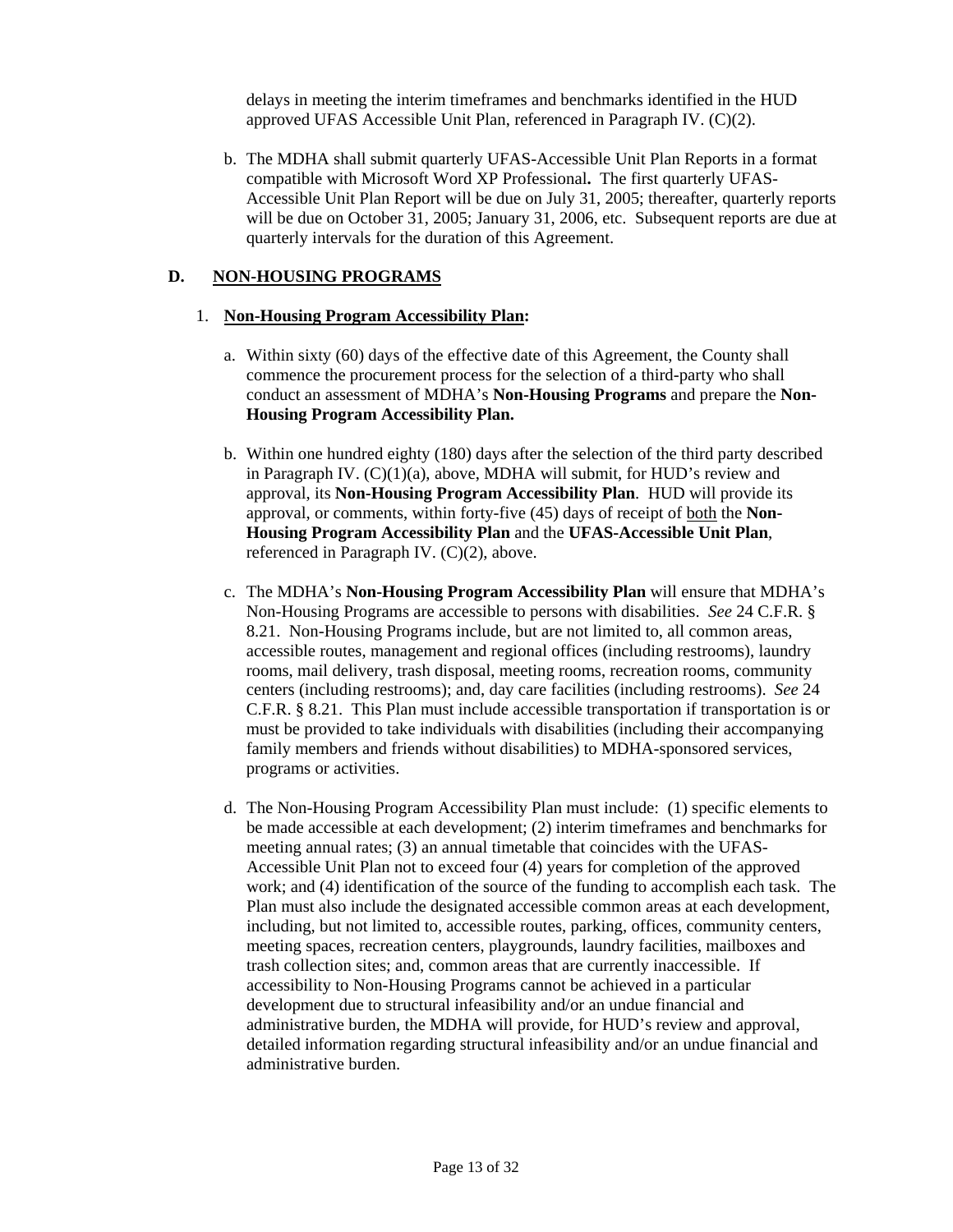- e. MDHA will complete all modifications under the Non-Housing Program Accessibility Plan within four (4) years of the effective date of this Agreement, except for the Non-Housing Programs that serve UFAS-accessible units to be completed between April 1, 2009 and December 31, 2010, pursuant to Paragraph IV.  $(C)(1)(d)$ .
- f. The Non-Housing Programs that serve the UFAS-accessible units produced under the HUD-approved UFAS-Accessible Unit Plan, as referenced in Paragraph IV. (C)(2), must be accessible before the UFAS-accessible units will be deemed completed to comply with the annual production rates of UFAS-accessible units as set forth in Paragraph IV. (C)(1)(d). MDHA's UFAS-Accessible Unit Plan and Non-Housing Program Accessibility Plan will coordinate MDHA's work to ensure achievement of both non-housing program accessibility and the production of UFAS-accessible units.

### 2. **Administrative Office Accessibility:**

a. MDHA will address the Accessibility Report findings to MDHA's Administrative Offices, as reflected in **Appendix F,** by taking the following actions:

(i) Within thirty (30) days of the effective date of this Agreement, MDHA shall commence modifications to make **MDHA-owned Administrative Offices**  accessible to individuals with disabilities. MDHA's current Administrative Offices, owned by MDHA, include the following: (1) Administration Building "F"; (2) Application and Leasing Center; and (3) Administrative Central/Office Building.

(ii) Within ninety (90) days of the effective date of this Agreement, MDHA shall complete all accessibility modifications to the MDHA-owned Administrative Offices.

(iii) Within thirty (30) days of the effective date of this Agreement, MDHA shall commence modifications to the leased Private Rental Housing Division offices to ensure that the programs, services and activities located in MDHA's Private Rental Housing Division Offices are accessible to persons with disabilities.

(iv) Within ninety (90) days of the effective date of this Agreement, MDHA will complete all accessibility modifications to the Private Rental Housing Division Offices, with the exception of those accessibility modifications required to be completed or approved by the private landlord, and as further described in Paragraph IV.  $(D)(2)(a)(v)$ , below.

(v) Within thirty (30) days of the effective date of this Agreement, MDHA shall transmit written notification to the private landlord of the leased Private Rental Housing Division Offices regarding any accessibility modifications required to ensure access for persons with disabilities that are beyond the control of MDHA; or, would pose an undue financial and administrative burden on MDHA. MDHA shall provide HUD with a copy of the notification letter to the private landlord, including any supporting documentation and any response(s) received from the private landlord.

(vi) Until completion of all modifications to MDHA-owned Administrative Offices and the Private Rental Housing Division Offices, MDHA shall make reasonable accommodations to individuals with disabilities to ensure that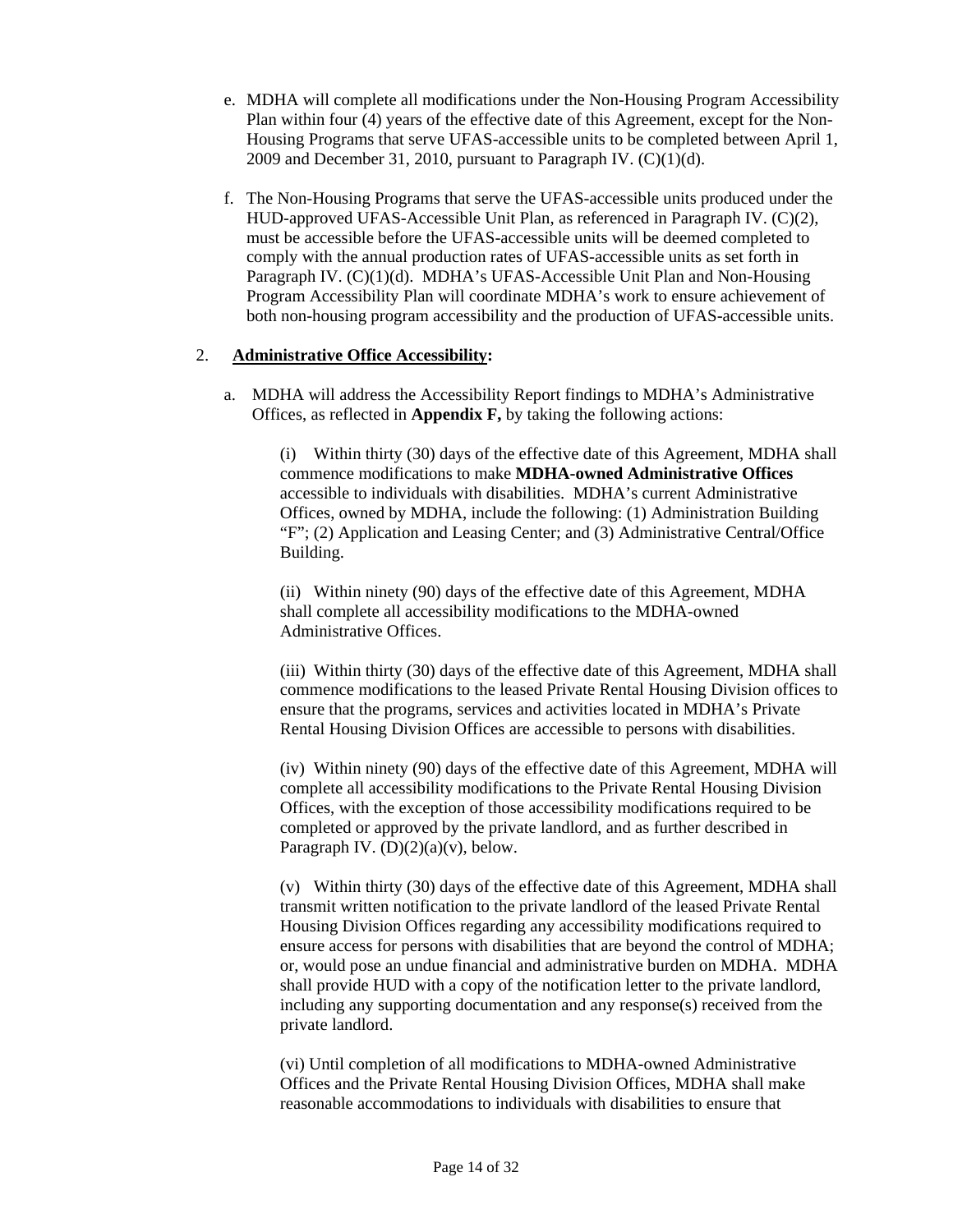individuals with disabilities have an equal opportunity to participate in the programs, services and activities currently located in MDHA's Administrative Offices, including the Private Rental Housing Division Offices.

(vii) No later than twenty-four (24) months after the effective date of this Agreement, MDHA will relocate all of the operations, currently conducted throughout its four (4) Administrative Offices, as referenced in Paragraph IV. (D)(2)(a), above, into a new, consolidated facility. MDHA's new, consolidated Administrative Offices will be fully-compliant with UFAS and, where applicable, the ADA Accessibility Standards.

(viii) Within fourteen (14) days of completion of MDHA's newly constructed consolidated Administrative Office Facility and prior to relocation of MDHA's Administrative Offices to the new, consolidated facility, MDHA will provide certification, through the HUD-approved independent third-party architectural and/or engineering firm, as referenced in Paragraph IV. (C)(3), that MDHA's consolidated Administrative Offices comply with the accessibility requirements of the UFAS and, where applicable, the ADA Accessibility Standards.

(ix) HUD reserves the right to conduct periodic on-site inspections of MDHA's Administrative Offices to ensure that the modifications are in compliance with the UFAS and, where applicable, the ADA Accessibility Standards. In addition, HUD reserves the right to ensure that the MDHA's programs, services and activities located in the Administrative Offices are accessible to individuals with disabilities in compliance with Section 504 and, where applicable, the ADA.

#### **E. NEEDS ASSESSMENT**

- 1. Within one hundred twenty (120) days of the effective date of this Agreement, the MDHA will submit a draft **Section 504 Needs Assessment** (Needs Assessment) to HUD for its review and approval. HUD will provide its approval, or comments, to the draft Needs Assessment within forty-five (45) days of receipt. *See* 24 C.F.R. § 8.25 (c).
- 2. Until the completion of the HUD-approved Needs Assessment, MDHA will submit monthly status reports describing MDHA's efforts in conducting and completing its Section 504 Needs Assessment. The first monthly report will be due on April 1, 2005; thereafter, monthly reports will be due on May 1, 2005, June 1, 2005, etc.
- 3. The **Needs Assessment** must include:
	- a. The percentage and number of total housing units that are required to meet the needs of its current residents with disabilities and the needs of persons with disabilities on the MDHA's waiting lists that will be re-opened in 2005;
	- b. The total number and percentage of persons with disabilities and the percentage of persons with each type of disability (including, but not limited to, wheelchair users, mobility aid users, and persons with visual and hearing disabilities, etc.);
	- c. The needs of income-eligible persons with disabilities in the area, including a reference to the 2000 census data;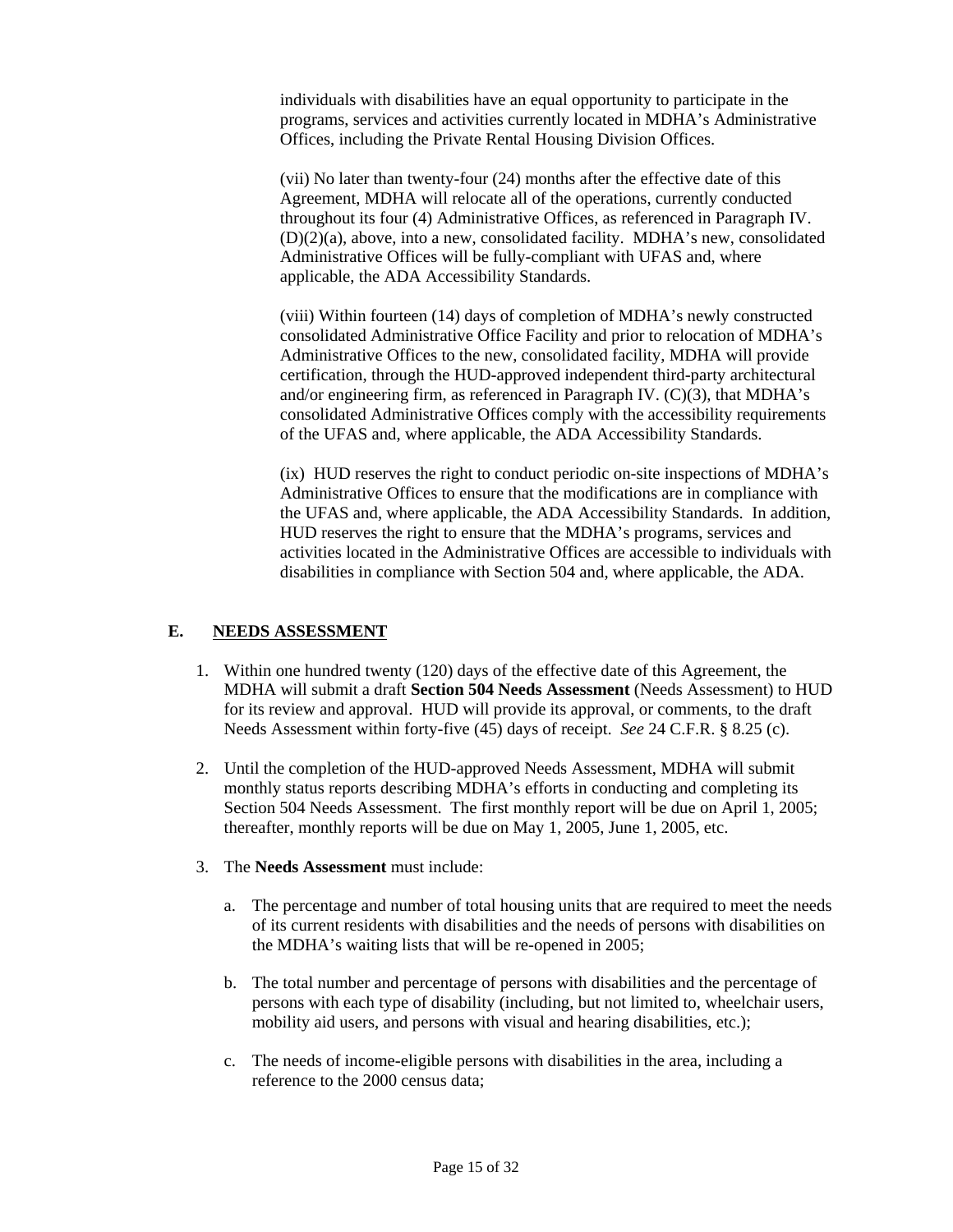- d. The needs of persons with disabilities in the area for program accessibility to ensure that the needs persons with disabilities may be accommodated proportionately to the needs of individuals without disabilities; this Plan will be reflected in the Non-Housing Program Accessibility Plan, as described in Paragraph IV. (D)(1); and,
- e. Information that identifies the persons or groups representing individuals with disabilities in the community who were consulted in the preparation of the Needs Assessment.
- 4. Within forty-five (45) days of HUD's approval of MDHA's draft Needs Assessment, HUD shall determine whether it will amend upward the percentage of units (five percent  $(5%)$ ) as identified in Paragraph IV.  $(C)(1)$  that MDHA must make UFAS-Accessible. HUD will utilize the Needs Assessment and any other relevant published data to make the determination as to whether more UFAS-Accessible Units are required to meet the needs of income-eligible persons with disabilities in the geographic area covered by the Miami-Dade Housing Agency. *See* 24 C.F.R. § 8.22 (c).
- 5. If HUD determines that this upward adjustment is required, HUD shall notify MDHA of a timeframe and process for MDHA to modify its UFAS-Accessible Unit Plan to reflect the increased need for additional UFAS-Accessible Units.

# **F. POLICIES AND PROCEDURES**

### 1. **Admissions and Continued Occupancy Policy (ACOP)**

- a. Contemporaneous with MDHA's submission of this Agreement to the Miami-Dade Board of County Commissioners (Board), the MDHA shall submit an amended Admissions and Continued Occupancy Policy (Amended ACOP) to the Board to be adopted and publicized pursuant to 24 C.F.R. Part 960;
- b. The Amended ACOP shall contain:
	- (i) The Reasonable Accommodation Policy, attached as Appendix C;
	- (ii) The Effective Communication Policy, attached as Appendix D;
	- (iii) An amended Transfer Policy that incorporates the provisions, as reflected in Paragraph IV. (F)(2), below, that address the transfers of residents and applicants into MDHA's UFAS-Accessible Units;
	- (iv) MDHA's *Conventional Public Housing Dwelling Lease* that requires an occupant without a disability to relocate to a vacant, non-accessible unit within fifteen (15) days of notice by the MDHA that there is an eligible applicant or existing resident with a disability who requires the accessibility features of the unit;
	- (v) Provisions within MDHA's emergency procedures that address the needs of individuals with disabilities.
- c. Within thirty (30) days of the Board's approval, MDHA will adopt and fully implement the amended ACOP.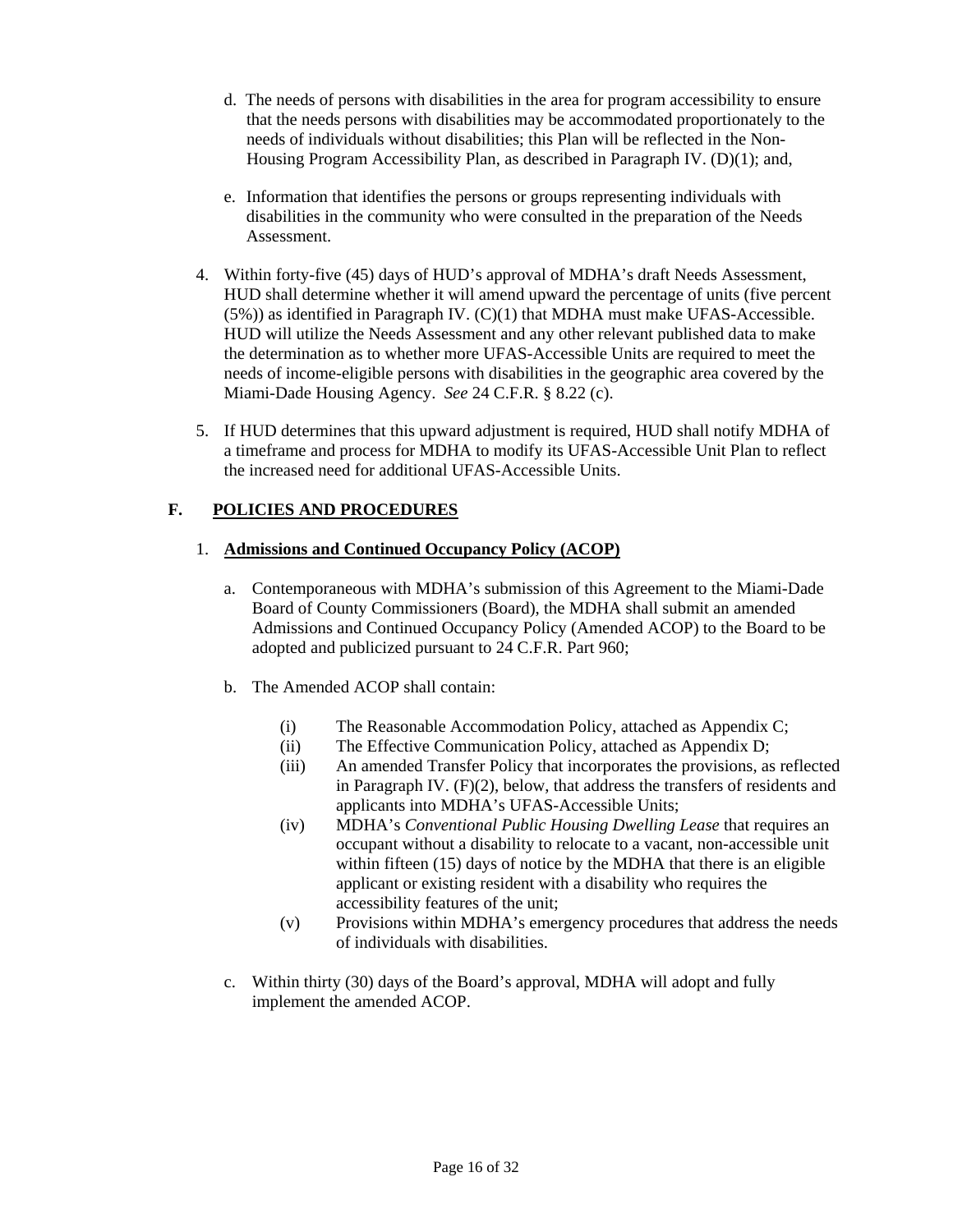## 2. **Policies Relating to the Occupancy of UFAS-Accessible Units by Transfers and Applicants**

- a. MDHA's amended ACOP, submitted under Paragraph IV. (F)(1), above, shall include the following revisions to its **Occupancy and Transfer Policies** to address the transfers of residents and applicants with disabilities into MDHA's UFAS-Accessible Units:
	- (i) transfers of residents with disabilities and placement of applicants with disabilities requiring UFAS-Accessible Units will be centrally coordinated through MDHA's Section 504/ADA Coordinator's Office with the assistance of MDHA's Applicant and Leasing Center;
	- (ii) when an accessible unit becomes available, the unit will first be offered to a current occupant with disabilities in the same development that requires the accessibility features of the vacant, accessible unit and occupying a unit not having those features;
	- (iii) if there is no current resident in the same development that requires the accessibility features of the vacant, accessible unit, then it will be offered to a resident with disabilities residing in another development that requires the accessibility features of the vacant, accessible unit;
	- (iv) if there is no current resident who requires the accessibility features of the vacant, accessible unit, then the vacant, accessible unit will be offered to an eligible, qualified applicant with disabilities on the waiting list who can benefit from the accessible features of the available, accessible unit;
	- (v) if there is not an eligible, qualified resident or applicant with disabilities on the waiting list who wishes to reside in the available, accessible unit, then it will be offered to an applicant on the waiting list who does not need the accessible features of the unit. *See* 24 C.F.R. § 8.27. However, MDHA will require the applicant to execute the MDHA *Conventional Public Housing Dwelling Lease* that requires the resident to relocate to a vacant, non-accessible unit within fifteen (15) days of notice by the MDHA that there is an eligible applicant or existing resident with disabilities who requires the accessibility features of the unit.
- b. Upon adoption of the amended ACOP with the revisions relating to occupancy of accessible units described above, the MDHA shall commence distribution of the revised policies to each applicant at the time of lease signing and to each resident during the annual re-certification.
- c. Pursuant to implementation of the revised policies related to the occupancy of accessible units described above, MDHA submit quarterly reports to HUD that reflect the occupancy of accessible units, including turnover. The Quarterly Reports will reflect: (1) the transfers of residents without disabilities out of accessible units; (2) the transfers of applicants and residents with disabilities into accessible units; (3) the occupancy of accessible units by applicants; (4) the number of persons on the MDHA waiting list who require accessible units; (5) the total number of accessible units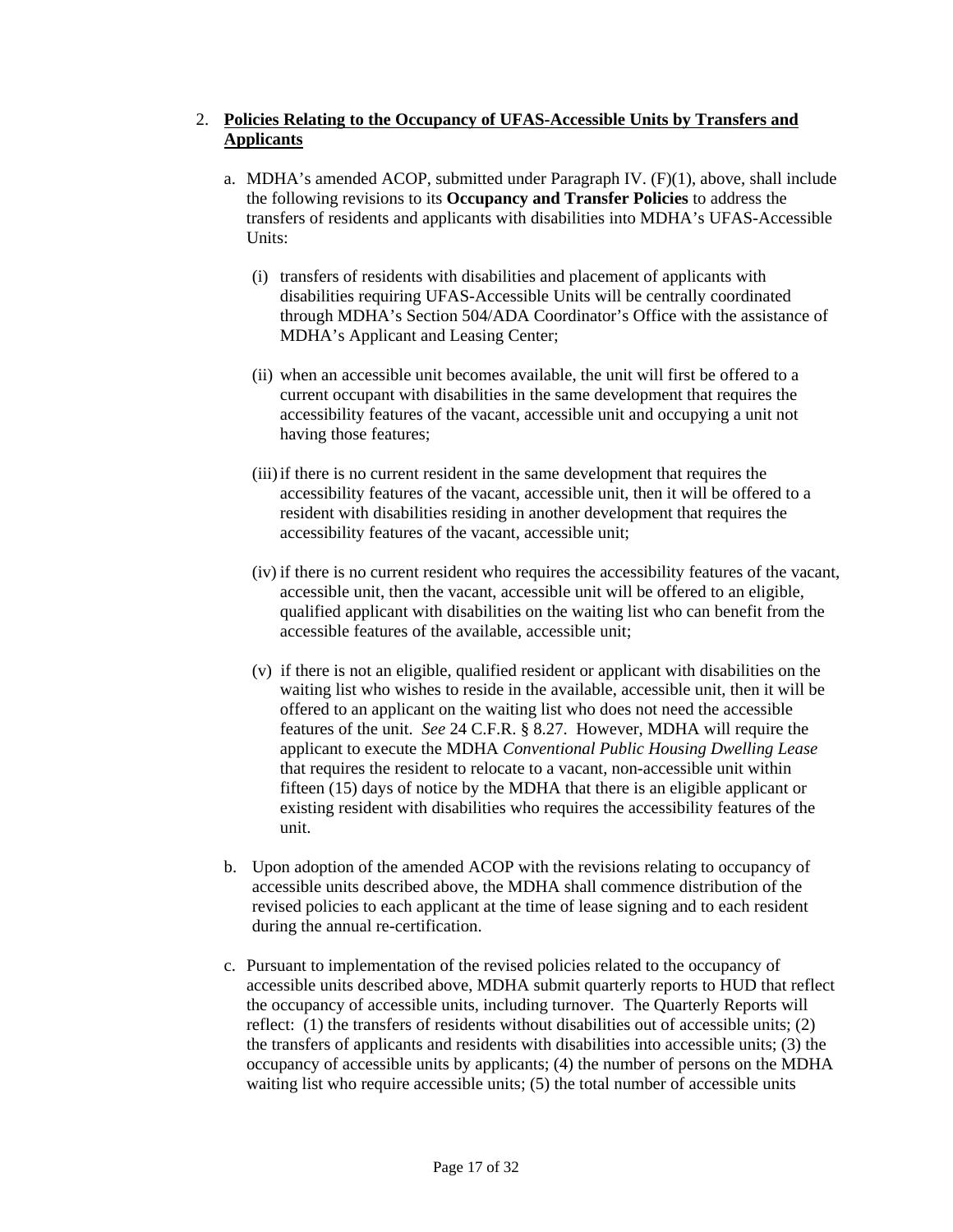specifying the number that are vacant and the number occupied by residents who do not require the accessible features of the unit.

#### 3. **Reasonable Accommodation Policy**

- a. Upon the adoption of the amended ACOP, including the **Reasonable Accommodation Policy,** attached as **Appendix C,** MDHA's Section 504/ADA Coordinator will centralize the MDHA's reasonable accommodation process for applicants and residents, as described below.
	- (i) MDHA will maintain documentation of each reasonable accommodation request. The MDHA's documentation will include: (i) date and time of the request or inquiry; (ii) nature of the request or inquiry; (iii) action taken on the accommodation request(s) or inquiry; (iv) if the request was rejected or changes made in the requested accommodation(s); and,  $(v)$  documentation reflecting the disposition of the requests.
	- (ii) If a site manager receives a reasonable accommodation request, the site manager will also maintain a reasonable accommodation log, by date and time, reflecting the date the request was received and the date and time the site manager referred the request to MDHA's Section 504/ADA Coordinator.
	- (iii) No later than two (2) business days after a site manager has received a request for reasonable accommodation(s), the site manager shall forward the reasonable accommodation request(s) to the MDHA's Section 504/ADA Coordinator for review, processing and disposition.
- b. Within thirty (30) days of the effective date of this Agreement, the MDHA will provide HUD, for its review and approval, a draft reasonable accommodation letter describing the Reasonable Accommodation Policy to be distributed to all its residents. HUD will approve or modify the letter within thirty (30) days of receipt.
- c. Within thirty (30) days of completion of the staff training that MDHA will conduct to advise staff on the provisions of MDHA's Amended ACOP, MDHA will send the approved reasonable accommodation letter by U.S. mail, first class postage pre-paid, to all heads of households or the resident's designee. The reasonable accommodation letter shall:
	- (i) Advise residents of their right to request reasonable accommodations, including accessible features, at the MDHA's expense consistent with the MDHA's Reasonable Accommodation Policy, and to request information on their need for accessible features or fully accessible units;
	- (ii) Include a list of different types of reasonable accommodations. [For example, reasonable accommodation(s) may include, but are not limited to, an accessible unit for individuals who use wheelchairs; grab bars in the bathroom; accessible door hardware; a roll-in shower; lowered counters in the kitchen; a ramp to the unit; accessible parking space; documentation from the MDHA in an alternate format such as Braille, large print and/or audiocassette; effective communication for individuals with hearing disabilities such as a qualified sign language interpreter for public meetings, etc.] The MDHA shall offer these residents the option of remaining in their current unit while the MDHA makes accessibility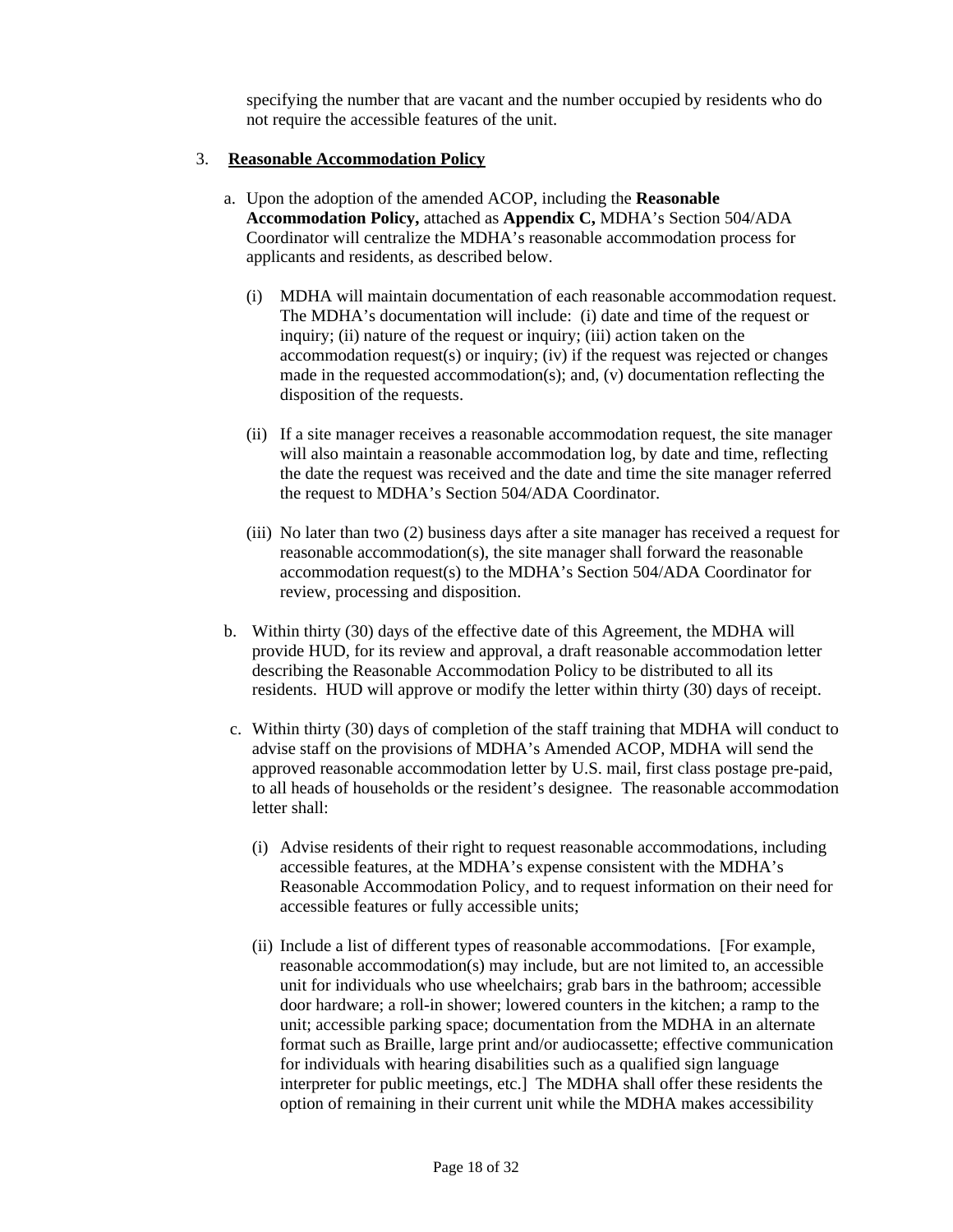modifications in those circumstances where the unit modifications would not pose a health and safety risk to the current occupant(s); or, waiting to transfer, upon availability, to another unit that is accessible and meets the unit size requirement of the respective resident;

- (iii) Advise residents that if they previously made reasonable accommodations, including accessible features, at their personal expense, that they are entitled to the reimbursement of the funds expended, and that lease provisions prohibiting modifications to their unit do not apply to previously made reasonable accommodations. In addition, the reasonable accommodation letter will request information, including supporting documentation, regarding accessibility features that the resident made with their personal funds;
- (iv) Provide a mechanism for answering resident questions relating to the reasonable accommodation letter and the MDHA's Reasonable Accommodation Policy;
- (v) Provide residents with the name, address, telephone and TDD numbers of the MDHA's Section 504/ADA Coordinator. The letter will also request that residents call a dedicated number for the Section 504/ADA Coordinator's Office to discuss their reasonable accommodation requests/inquiries.
- d. MDHA shall provide the Reasonable Accommodation Letter in an alternate format, upon request.
- e. The MDHA shall submit Quarterly Reports to HUD, which provide a narrative description of each reasonable accommodation request and/or inquiry. The Quarterly Report will include: (i) date and time of the request or inquiry; (ii) nature of the request or inquiry; (iii) action taken on the accommodation request(s) or inquiry; (iv) if the request was rejected or changes made in the requested accommodation(s); and, (v) documentation reflecting the disposition of the requests. The narrative will also reflect any preference(s) indicated by a resident for either remaining in the current unit during modification(s); or, transferring to an alternate, accessible unit.
- f. MDHA will submit the Report on a quarterly basis. The first Quarterly Report will be due on July 31, 2005; thereafter, Quarterly Reports will be due on October 31, 2005, January 31, 2006, etc. for the duration of the Agreement.

#### 4. **Effective Communication Policy**

- a. Within thirty (30) days of the effective date of this Agreement, the MDHA will provide HUD, for its review and approval, a draft Effective Communication Letter. The draft letter will provide residents with a description of MDHA's Effective Communication Policy and procedures. HUD will approve or modify the letter within thirty (30) days of receipt.
- b. Within thirty (30) days following completion of the staff training that MDHA will conduct to advise staff on the provisions of MDHA's Amended ACOP, MDHA will send the approved effective communication letter by U.S. Postal Service, first class pre-paid, to all heads of household or the resident's designee.
- c. MDHA will provide the Effective Communication Letter in an alternate format, upon request.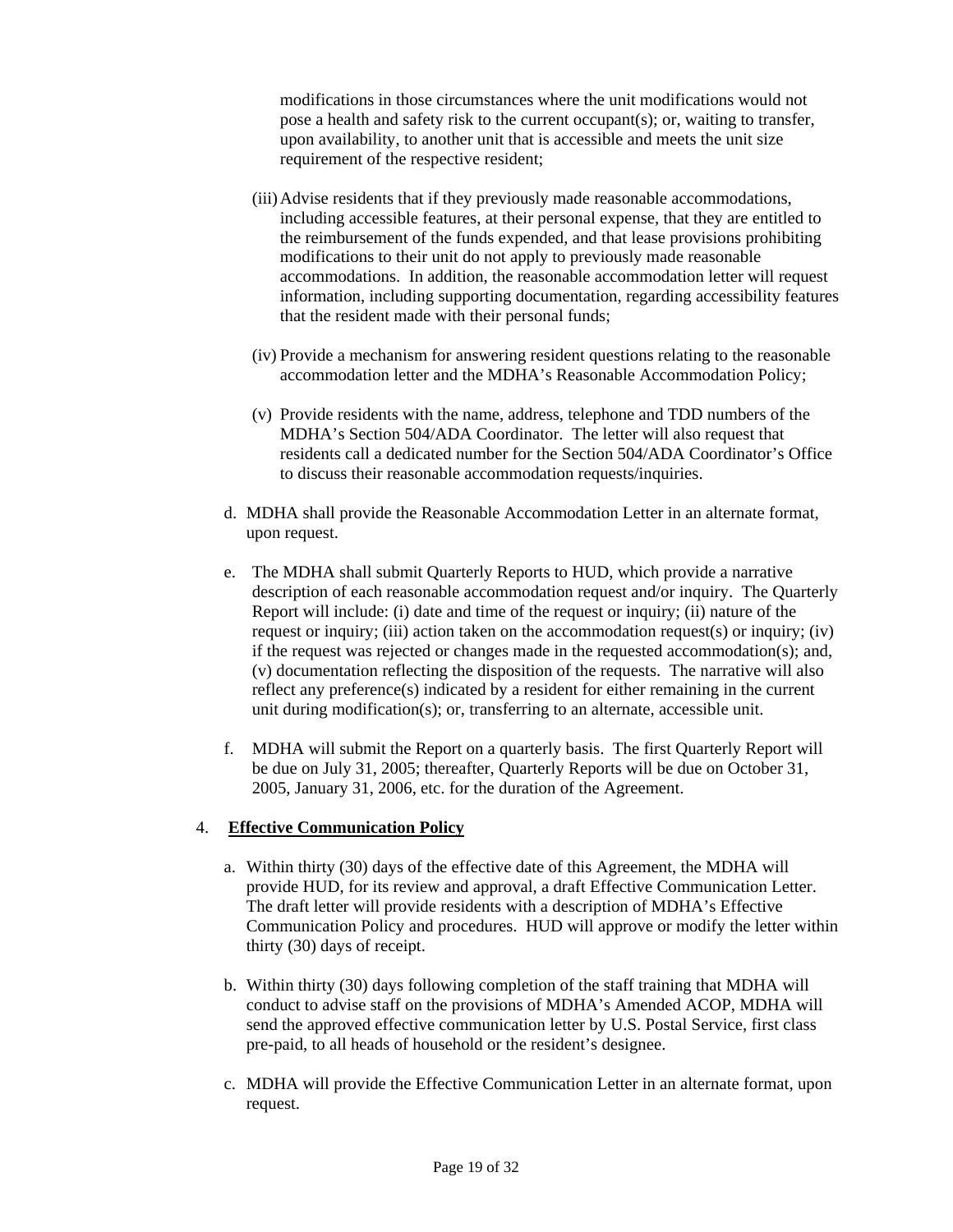## 5. **Conventional Public Housing Dwelling Lease**

- a. Upon the effective date of this Agreement and upon the leasing or lease renewal of every UFAS-Accessible Unit, MDHA shall execute its revised *Conventional Public Housing Dwelling Lease* that requires a family without a resident with a disability to relocate to a vacant, non-accessible unit within fifteen (15) days of notice by the MDHA that there is an eligible applicant or existing resident with a disability who requires the accessibility features of the unit. *See* 24 C.F.R. § 8.27.
- b. The MDHA will provide HUD with quarterly reports that reflect the MDHA's enforcement of the provisions of the *Conventional Public Housing Dwelling Lease*  that requires MDHA to transfer residents without disabilities out of the UFAS-Accessible Units into a vacant, non-accessible unit and relocating residents and/or applicants with disabilities who require the accessibility features of the unit.
- c. MDHA will submit the Report on a quarterly basis. The first Quarterly Report will be due on July 31, 2005; thereafter, Quarterly Reports will be due on October 31, 2005, January 31, 2006, etc., for the duration of the Agreement.

### 6. **Emergency Procedures**

- a. MDHA's revised ACOP, as referenced in Paragraph IV.  $(F)(1)$ , shall include revisions to its **Emergency Procedures** to address the needs of persons with disabilities;
- b. Within one hundred eighty (180) days of the effective date of this Agreement, MDHA shall review all of its statements of emergency procedures to ensure that the needs of persons with disabilities are addressed.

## **G. EMPLOYEE NOTIFICATION**

1. Within one hundred twenty (120) days of the effective date of this Agreement, the Administrator shall submit to HUD, for its review and approval, a letter that will be distributed to all current MDHA employees, including contract employees. The letter will address: (1) the MDHA's responsibilities to comply with civil rights laws and regulations set forth in this Agreement; (2) the MDHA's responsibility to comply with Section 504, Title II of the ADA and the Fair Housing Act, including the responsibility to provide reasonable accommodations to persons with disabilities; and, (3) provide a comprehensive explanation of reasonable accommodations.

2. HUD will provide its approval, or comments, to the letter within thirty (30) days of receipt.

3. Within thirty (30) days of HUD's approval, the MDHA will distribute the letter referenced in Paragraph IV. (G)(1), above, to all MDHA employees and contract employees. The MDHA shall maintain a signed and dated receipt for each MDHA employee and contract employee that verifies that the individual received this letter. The MDHA shall retain copies of the signed and dated receipts in the individual's personnel file for the duration of this Agreement.

4. Each new MDHA employee, including contract employees, will receive a copy of this letter within ten (10) days of their entry date and will also provide a signed and dated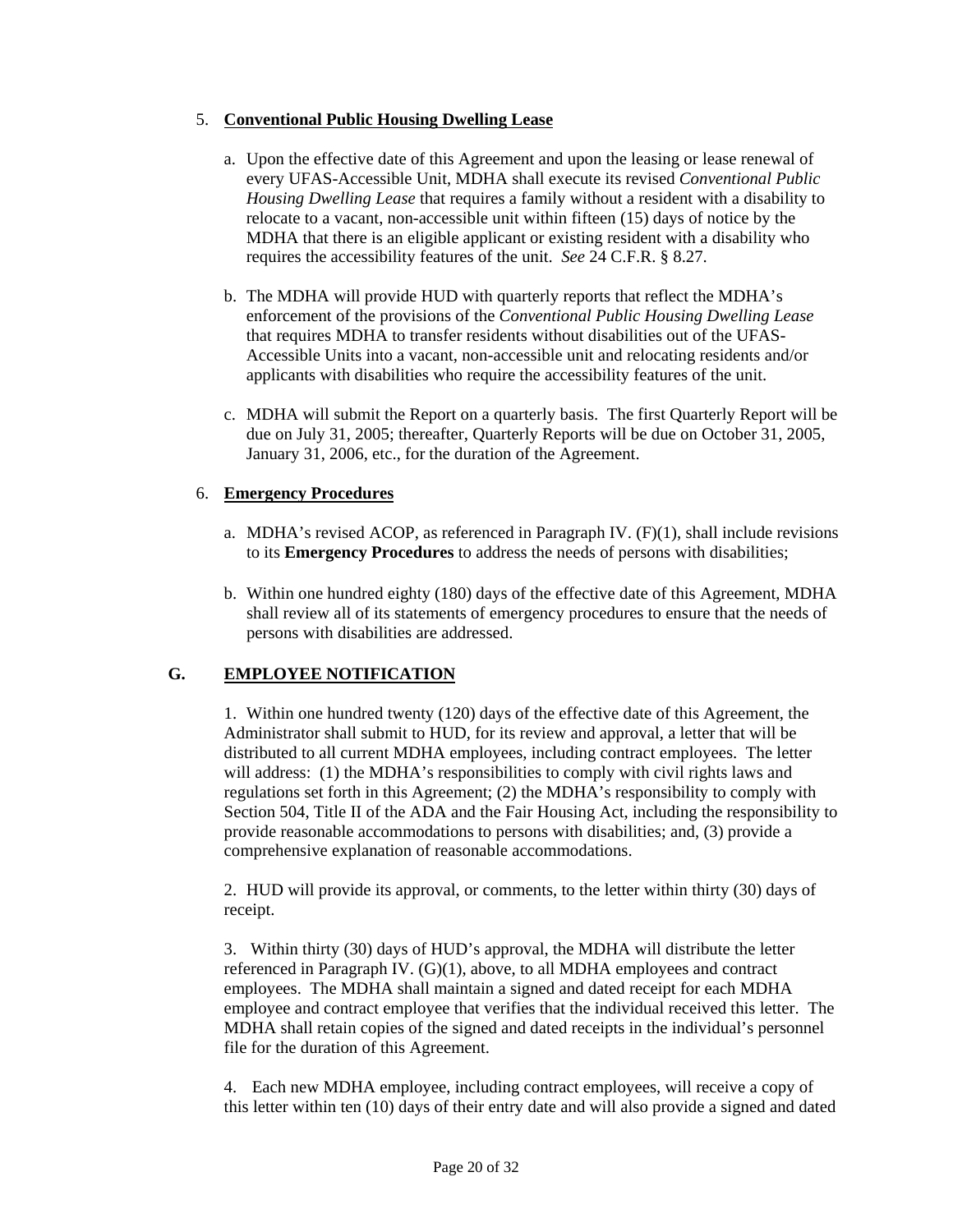receipt that will be retained in the individual's personnel file for the duration of this Agreement.

# **H. EMPLOYEE EDUCATION**

1. **General:** MDHA shall train its current and new employees with respect to the MDHA's duties, responsibilities and procedures under this Agreement, Section 504, the ADA, the Fair Housing Act, the Architectural Barriers Act, and their respective implementing regulations and the accessibility standards applicable to each regulation.

(a) Within ninety (90) days of the effective date of this Agreement, the MDHA shall develop an educational program with a comprehensive written curriculum, objectives and training schedule for HUD's review and approval;

(b) The educational program will include: (i) a comprehensive description of the required training; (ii) a curriculum that is a minimum of fifteen (15) hours in length; (iii) the proposed schedule for the training sessions; and, (iv) the name and resume and/or curriculum vitae of each proposed trainer;

(c) MDHA shall develop the educational programs, written curriculum, and training materials and conduct training sessions with the assistance of, or in consultation with, persons with expertise in training and addressing the needs of individuals with disabilities;

(d) Within thirty (30) days of receipt, HUD will provide its approval, or comments to the MDHA's proposed educational plan for current employees;

(e) The VCA Administrator shall maintain attendance logs for each training session conducted for the duration of this Agreement.

## 2. **Current Employees:**

(a) The educational program will be provided to all employees, including principal and administrative staff, housing managers, housing assistants, application/occupancy specialists, other admissions personnel, maintenance supervisors and staff, hearing officers, and other employees or contract employees involved with resident services, residents and/or members of the public. The training will provide notice of the MDHA's duties, responsibilities and procedures under this Agreement, Section 504, Title II of the ADA, the Fair Housing Act, the Architectural Barriers Act, and their respective implementing regulations and the accessibility standards applicable to each regulation;

(b) Within ninety (90) days of receipt of HUD's approval of the educational program, MDHA shall complete all training for all current MDHA employees and contract employees;

(c) MDHA will invite the MDHA's Board of Commissioners and the Residents' Council to participate in the training.

## 3. **New Employees:**

(a) The MDHA shall provide the HUD-approved educational program to all new MDHA employees and contract employees, including, but not limited to, principal and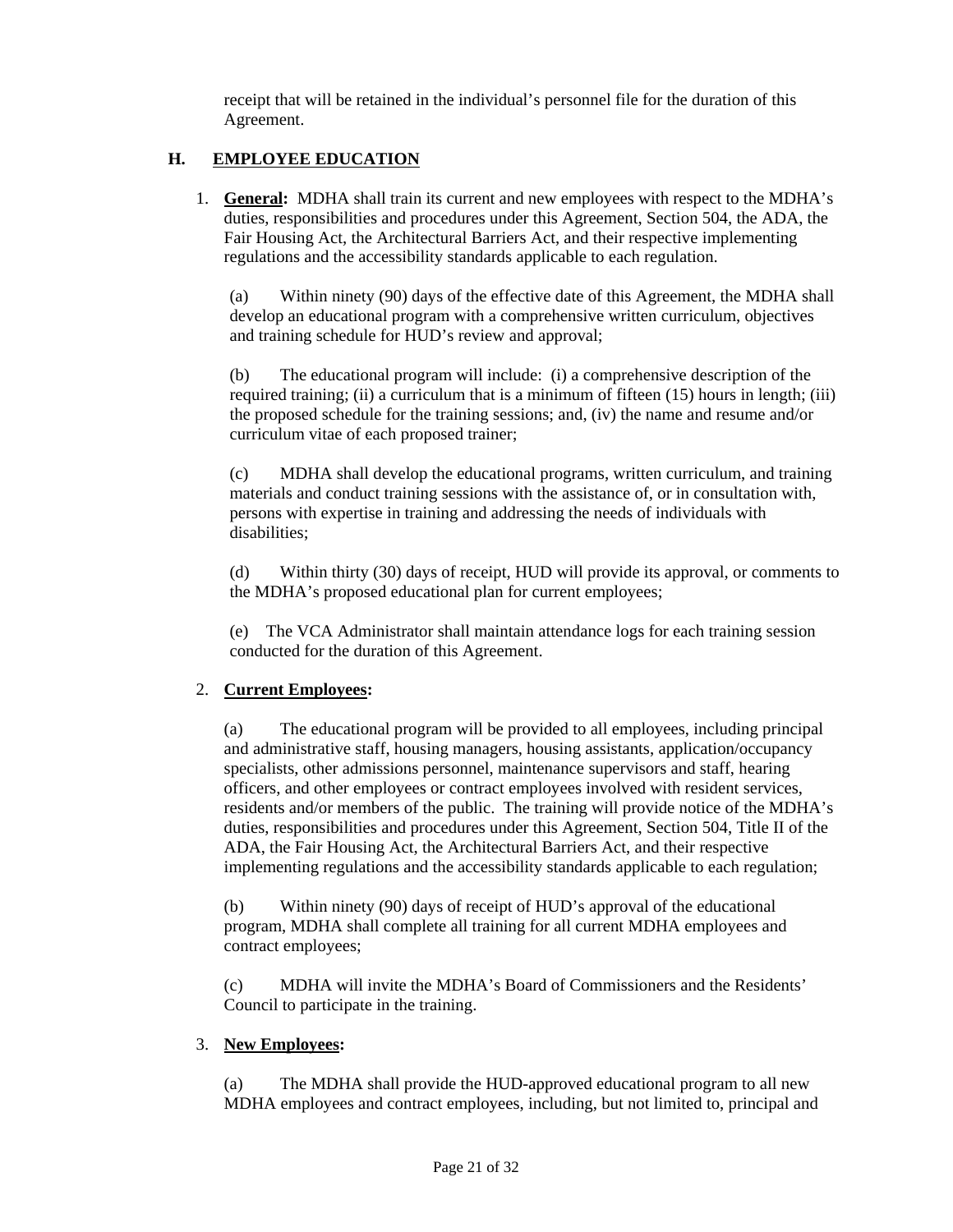administrative staff, housing managers, housing assistants, application/occupancy specialists, other admissions personnel, maintenance supervisors and staff, hearings officers, and other employees or contractors who have contact with applicants, residents and/or members of the public;

(b) The training will inform the new employees of the MDHA's duties, responsibilities and procedures under this Agreement, Section 504, Title II of the ADA, the Fair Housing Act, the Architectural Barriers Act, and their respective implementing regulations as well as the accessibility requirements applicable to each regulation;

(c) The New Employee Training will be provided to new employees on a quarterly basis.

- 4. **Reporting:** The MDHA shall submit Quarterly Reports to HUD that include a summary of MDHA's progress toward developing the training programs and the dates the training sessions were conducted. For each date, the MDHA shall indicate the number of persons trained and the general subject matter of the training.
- 5. MDHA's first Quarterly Report will be due on July 31, 2005; thereafter, Quarterly Reports will be due on October 31, 2005, January 31, 2006, etc., for the duration of the Agreement.

# **I. PUBLICATION AND NOTICE**

- 1. Within thirty (30) days following the completion of the staff training that MDHA will conduct to advise staff on the provisions of MDHA's Amended Admissions and Continued Occupancy Policy (ACOP), or within thirty (30) days of HUD's approval of the draft Reasonable Accommodation and Effective Communication letters referenced in Paragraph IV. (F), above, whichever is later, MDHA shall disseminate to each head of household, or the resident's designee, a notice that provides a description of this Agreement and the Reasonable Accommodation and Effective Communication letters.
- 2. For the duration of this Agreement, the MDHA shall provide a refresher notice to each head of household, or the resident's designee, at the time of annual re-certification. The MDHA will provide each applicant with a copy of the most current notice.
- 3. MDHA will provide the applicant, resident, or the resident's designee with a copy of the notice or the refresher notice in an alternate format, upon request. *See* 24 C.F.R. § 8.6.
- 4. Within thirty (30) days after the effective date of this Agreement, the MDHA shall also provide a copy the Agreement to each Manager and each duly elected Resident's Council or resident organization.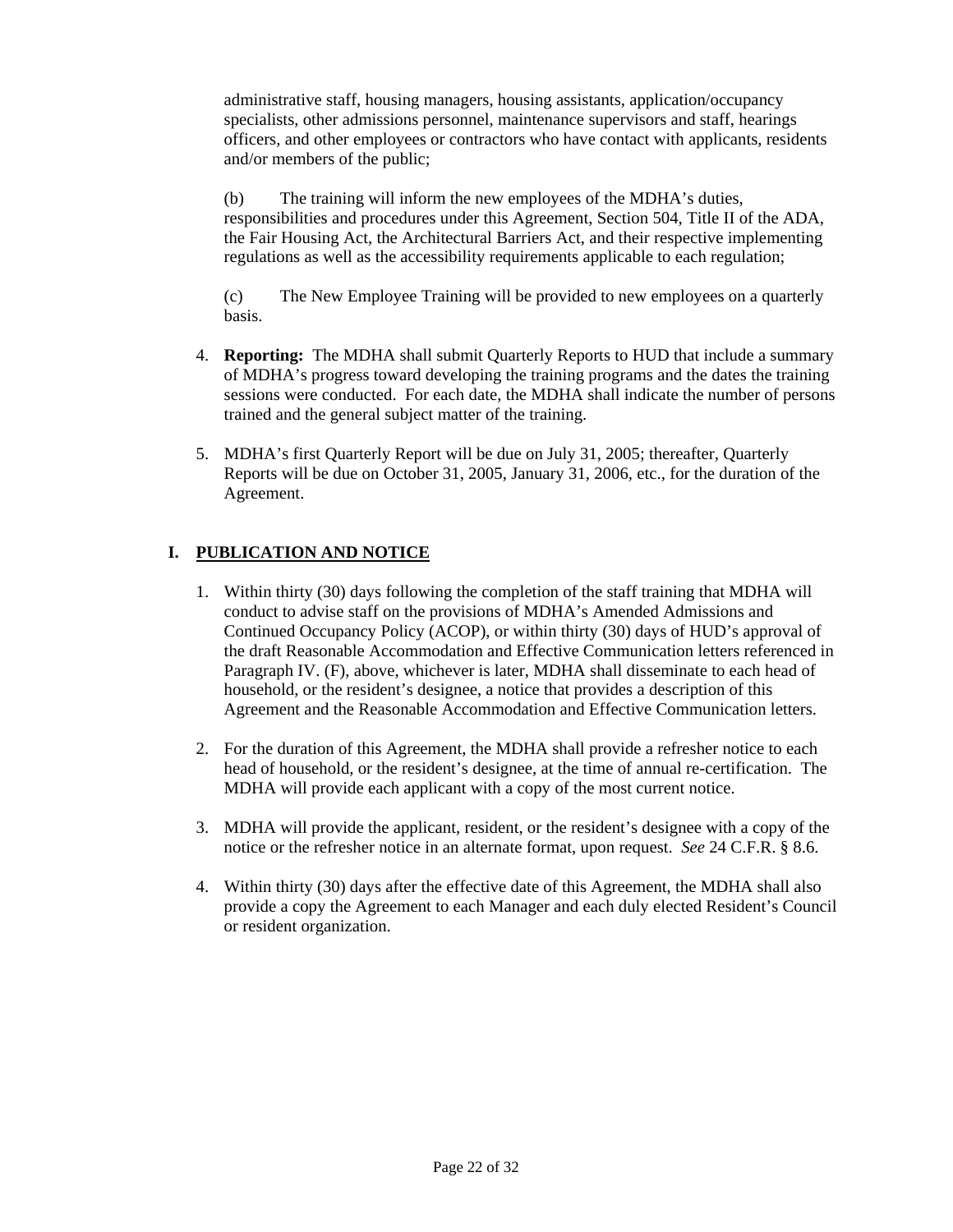# **V. REPORTING AND COMPLIANCE REQUIREMENTS**

- A. For the purpose of this Agreement, if the reporting day falls on a weekend or a Federal holiday, the report will be due the first business day after the weekend or holiday.
- B. For the purpose of this Agreement, the reporting materials must be mailed to the following: (1) Mr. James Sutton, Director, Region IV, Office of Fair Housing and Equal Opportunity, 40 Marietta Street, Atlanta, Georgia 30303-2806; (2) Ms. Karen Cato-Turner, Director, Office of Public and Indian Housing, U.S. Department of Housing and Urban Development, 909 SE First Avenue, Miami, Florida 33131; and (3) Ms. Candace Tapscott, Director, Miami Program Center, Office of Fair Housing and Equal Opportunity, Region IV, Miami Field Office, Brickell Plaza Federal Building, 909 SE First Avenue, Room 500, Miami, Florida 33131-3028.
- C. **During the first year after the effective date of this Agreement**, HUD shall conduct quarterly meetings with MDHA to discuss the MDHA's progress towards meeting the requirements of this Agreement. *See* Paragraph VII. (A).

### D. **Upon the effective date of this Agreement and for the duration of this Agreement, MDHA shall**:

- MDHA shall make reasonable accommodations to persons with disabilities, until the MDHA's Administrative Offices are fully accessible to individuals with disabilities as referenced in Paragraph IV.  $(D)(2)$ , to ensure that persons with disabilities have an equal opportunity to participate in the programs, services and activities currently located in MDHA's Administrative Offices, including the Private Rental Housing Division Office. *See* Paragraph IV. (D)(2)(a)(vi);
- upon the leasing or lease renewal of every UFAS-Accessible Unit, MDHA shall execute its revised *Conventional Public Housing Dwelling Lease* that requires a family without a resident with a disability to relocate to a vacant, non-accessible unit within fifteen (15) days of notice by the MDHA that there is an eligible applicant or existing resident with a disability who requires the accessibility features of the unit. *See* Paragraph IV. (F)(5)(a);

#### E. **Beginning April 1, 2005 and thereafter, MDHA shall**:

• Submit **monthly status reports** describing MDHA's efforts in conducting and completing its **Section 504 Needs Assessment,** as referenced in Paragraph IV. (E)(2).

#### F. **Within thirty (30) days of the effective date of this Agreement**, **MDHA shall**:

- appoint an **acting VCA Administrator**, as referenced in Paragraph IV. (A)(1);
- commence modifications to make **MDHA-owned Administrative Offices,** as reflected in the Accessibility Report attached as Appendix F, accessible to individuals with disabilities. MDHA's current Administrative Offices, owned by MDHA, include: (1) Administration Building "F"; (2) Application and Leasing Center; and (3) Administrative Central/Office Building. *See* Paragraph IV. (D)(2)(a)(i);
- commence modifications to the leased Private Rental Housing Division offices, as reflected in the Accessibility Report attached as Appendix F, to ensure that the programs,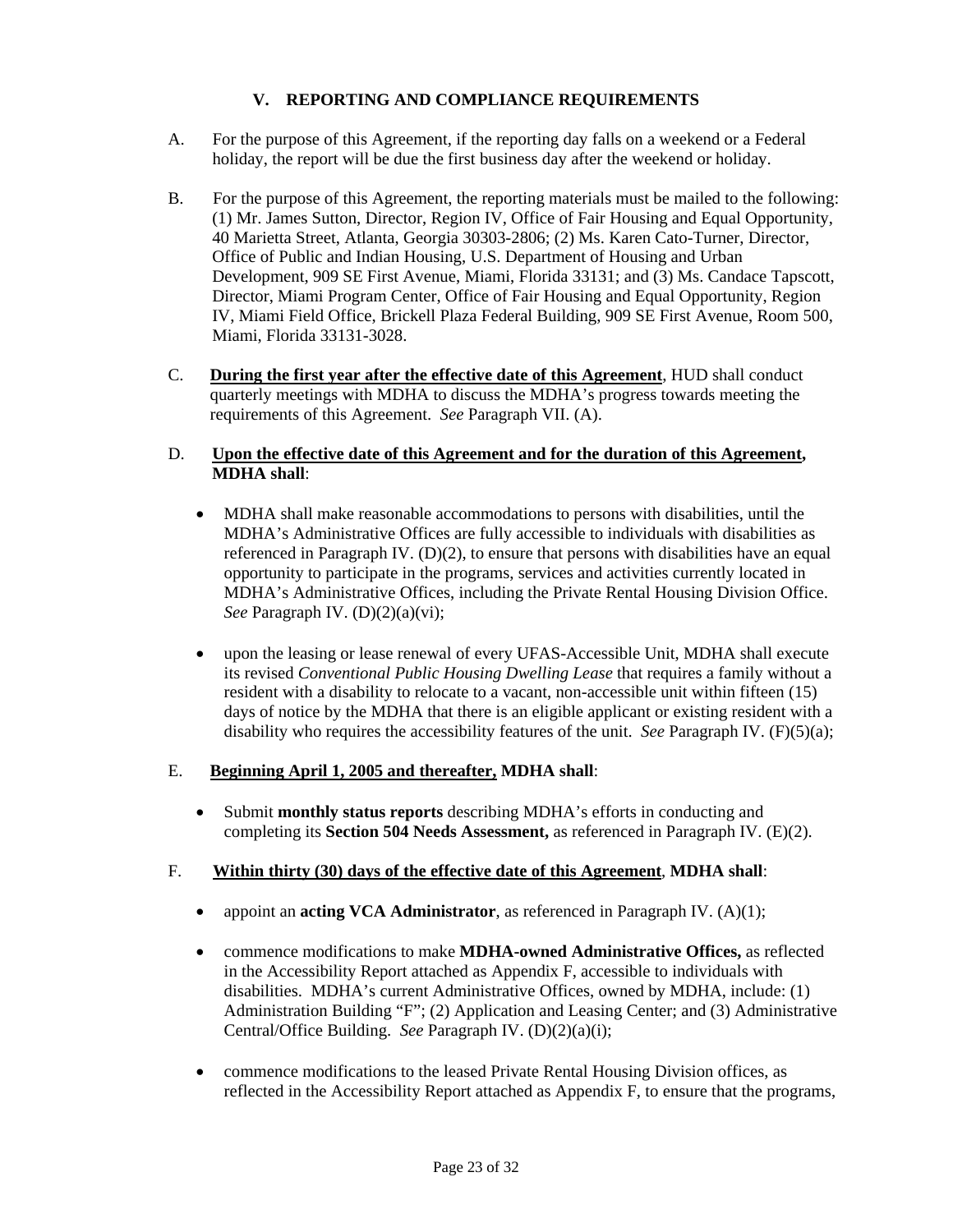services and activities located in MDHA's Private Rental Housing Division Offices are accessible to persons with disabilities. *See* Paragraph IV. (D)(2)(a)(iii);

- transmit written notification to the private landlord of the leased Private Rental Housing Division Offices regarding any accessibility modifications required to ensure access for persons with disabilities that are beyond the control of MDHA; or, would pose an undue financial and administrative burden on MDHA. **MDHA shall** provide HUD with a copy of the notification letter to the private landlord, including any supporting documentation and any response(s) received from the private landlord, as referenced in Paragraph IV.  $(D)(2)(a)(v);$
- submit a **draft Reasonable Accommodation Letter**, as referenced in Paragraph IV (F)(3)(b); **HUD** will provide its approval or comments to the **draft Reasonable Accommodation Letter** within **thirty (30)** days of receipt;
- submit a **draft Effective Communication Letter**, as referenced in Paragraph IV (F)(4)(a); HUD will provide its approval or comments to the draft Effective Communication Letter within **thirty (30) days of receipt**;
- provide a copy of the Agreement to each Manager and each duly elected Resident's Council or resident organization, as referenced in Paragraph IV. (I)(4).
- G. **Within thirty (30) days of the Board's approval of the amended Admissions & Continued Occupancy Policy (ACOP), as referenced in Paragraph IV. (F)(1), and for the duration of the Agreement, MDHA shall**:
	- adopt and fully implement the provisions of the amended ACOP, as referenced in Paragraph IV.  $(F)(1)(c)$ ;
	- commence distribution of the revised policies to each applicant at the time of lease signing and to each resident during the annual re-certification, as described in Paragraph IV.  $(F)(2)(b)$ ;
	- centralize its reasonable accommodation process for applicants and residents, as described in Paragraph IV.  $(F)(3)(a)(i)$ -(iii).
	- maintain documentation of each reasonable accommodation request as referenced in Paragraph IV.  $(F)(3)(a)(i)$ .

### H. **Upon the effective date of this Agreement and until all operations are moved into the new, consolidated administrative facility referenced in Paragraph IV. (D)(2)(a)(vii), MDHA shall**:

• make reasonable accommodations to persons with disabilities, until the MDHA's Administrative Offices are fully accessible to individuals with disabilities as referenced in Paragraph IV.  $(D)(2)$ , to ensure that persons with disabilities have an equal opportunity to participate in the programs, services and activities currently located in MDHA's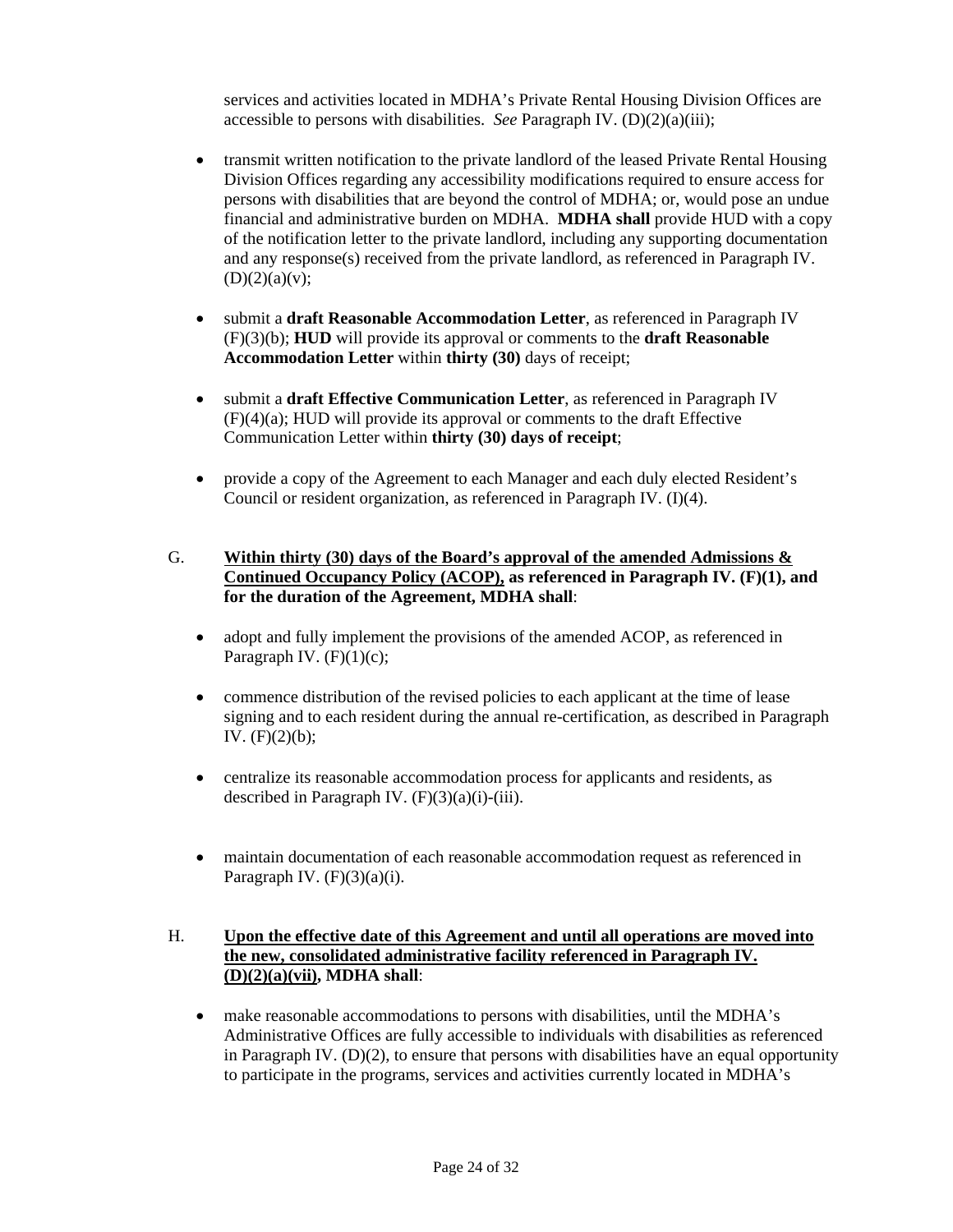Administrative Offices, including the Private Rental Housing Division Office. *See*  Paragraph IV.  $(D)(2)(a)(vi)$ ;

### I. **Within sixty (60) days of the effective date of this Agreement**, **MDHA shall**:

- commence the procurement process for the selection of a third-party who shall conduct an assessment of MDHA's **Total Housing Units**, as reflected in Appendix A, and prepare the **UFAS-Accessible Unit Plan**, as referenced in Paragraph IV. (C)(2)(b). *See* Paragraph IV.  $(C)(2)(a)$ ;
- commence the procurement process for the selection of a third-party who shall conduct an assessment of MDHA's **Non-Housing Programs** and prepare the **Non-Housing Program Accessibility Plan**, as referenced in Paragraph IV. (D)(1)**.**

### J. **Within ninety (90) days of the effective date of this Agreement, MDHA shall**:

- complete all accessibility modifications to the MDHA-owned Administrative Offices, as referenced in Paragraph IV.  $(D)(2)(a)(ii)$ ;
- complete all accessibility modifications to the Private Rental Housing Division Offices, as referenced in Paragraph IV.  $(D)(2)(a)(iv)$ , with the exception of those accessibility modifications required to be completed or approved by the private landlord, and as further described in Paragraph IV.  $(D)(2)(a)(v)$ ;
- develop an **Educational Program for Current and New Employees**, as referenced in Paragraph IV.  $(H)(1)(a)-(c)$ *.* **HUD** shall provide its approval or comments **within thirty (30) days of receipt. Within ninety (90) days of HUD's approval,** MDHA shall complete training for all current employees and contract employees, as referenced in Paragraph IV.  $(H)(2)(b)$ .

### K. **Within one-hundred twenty (120) days of the effective date of this Agreement, MDHA shall:**

- hire a **Voluntary Compliance Agreement Administrator**, as referenced in Paragraph IV.  $(A)(2)$ ;
- submit a draft **Section 504 Needs Assessment**, as referenced in Paragraph IV. (E), to HUD for its review and approval; **HUD** will provide its approval or comments within **forty-five (45)** days of receipt of the draft Needs Assessment; **within forty-five (45) days of HUD's approval of MDHA's draft Needs Assessment,** HUD may amend upward the percentage of units (five percent  $(5\%)$ ), as identified in Paragraphs IV.  $(C)(1)$ and (2), that MDHA must make UFAS-Accessible, as referenced in Paragraph IV. (E)(4);
- submit a **draft letter to HUD** that will be distributed to all current MDHA employees, including contract employees, as referenced in Paragraph IV. (G)(1); **HUD** will provide its approval or comments to the draft letter **within thirty (30) days of receipt; within thirty (30) days of HUD's approval,** MDHA will distribute the letter to all MDHA employees and contract employees, as referenced in Paragraph IV. (G)(3).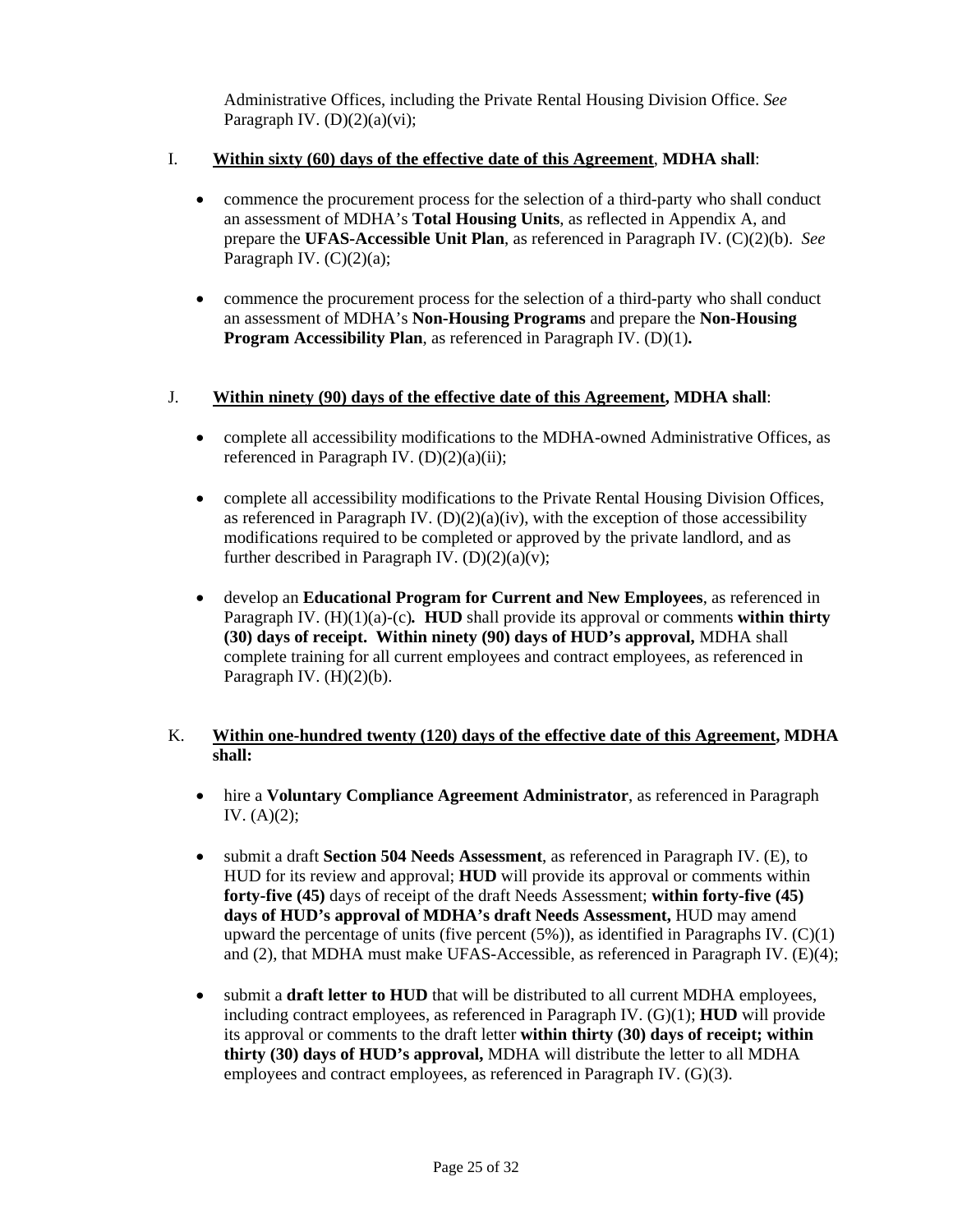## L. **Within one hundred eighty (180) days of the effective date of this Agreement, MDHA shall:**

- review all of its statements of emergency procedures to ensure that the needs of persons with disabilities are addressed. *See* Paragraph IV. (F)(6)(b);
- M. **Within thirty (30) days following completion of the staff training that MDHA will conduct to advise MDHA staff on the provisions of the amended ACOP or within thirty (30) days of HUD's approval of the draft Reasonable Accommodation and Effective Communication letters referenced in Paragraph IV. (F), whichever is later, MDHA shall**:
	- Disseminate to each head of household, or the resident's designee, the HUD-approved reasonable accommodation letter, referenced in Paragraph IV. (D)(3)(c). *See* Paragraph IV.  $(I)(1)$ ;
	- Disseminate to each head of household, or the resident's designee, the HUD-approved effective communication letter, referenced in Paragraph IV. (D)(4)(a). *See* Paragraph IV.  $(I)(1)$ .
	- Disseminate to each head of household, or the resident's designee, a notice, as referenced in Paragraph IV.  $(I)(1)$ , that provides a description of this Agreement;

### N. **No later than thirty (30) days following HUD's approval of the UFAS-Accessible Unit Plan referenced in Paragraph IV. (C)(2)**, **MDHA shall**:

- commence the procurement process for the selection of an independent third party architectural and/or engineering firm with whom MDHA proposes to contract for the review and certification of the Section 504/ADA modifications made pursuant to this Agreement. MDHA will submit, for HUD review and approval, the name, qualifications and experience of the independent, third-party architectural and/or engineering firm; **HUD will provide its approval, or comments, within thirty (30) days of MDHA's submission**, as referenced in Paragraph IV. (C)(3)(a).
- O. **Within ninety (90) days following HUD's approval of the UFAS-Accessible Unit Plan,** described in Paragraph IV. (C)(2), **MDHA shall**:
	- commence construction or conversion of the UFAS-Accessible Units as identified in the HUD-approved UFAS-Accessible Unit Plan, as referenced in Paragraph IV. (C)(2).

### P. **Within ninety (90) days following MDHA's completion of the UFAS-Accessible Units, as referenced in Paragraph IV. (C)(1) and (2), above, MDHA shall**:

• provide written certification through the HUD-approved independent third-party architectural and/or engineering firm that the UFAS-Accessible Units, including accessibility to Non-Housing Programs, comply with the requirements of UFAS, PIH Notice 2003-31 (HA), and, where applicable, the ADA Accessibility Standards. *See* Paragraph IV. (C)(3)(c).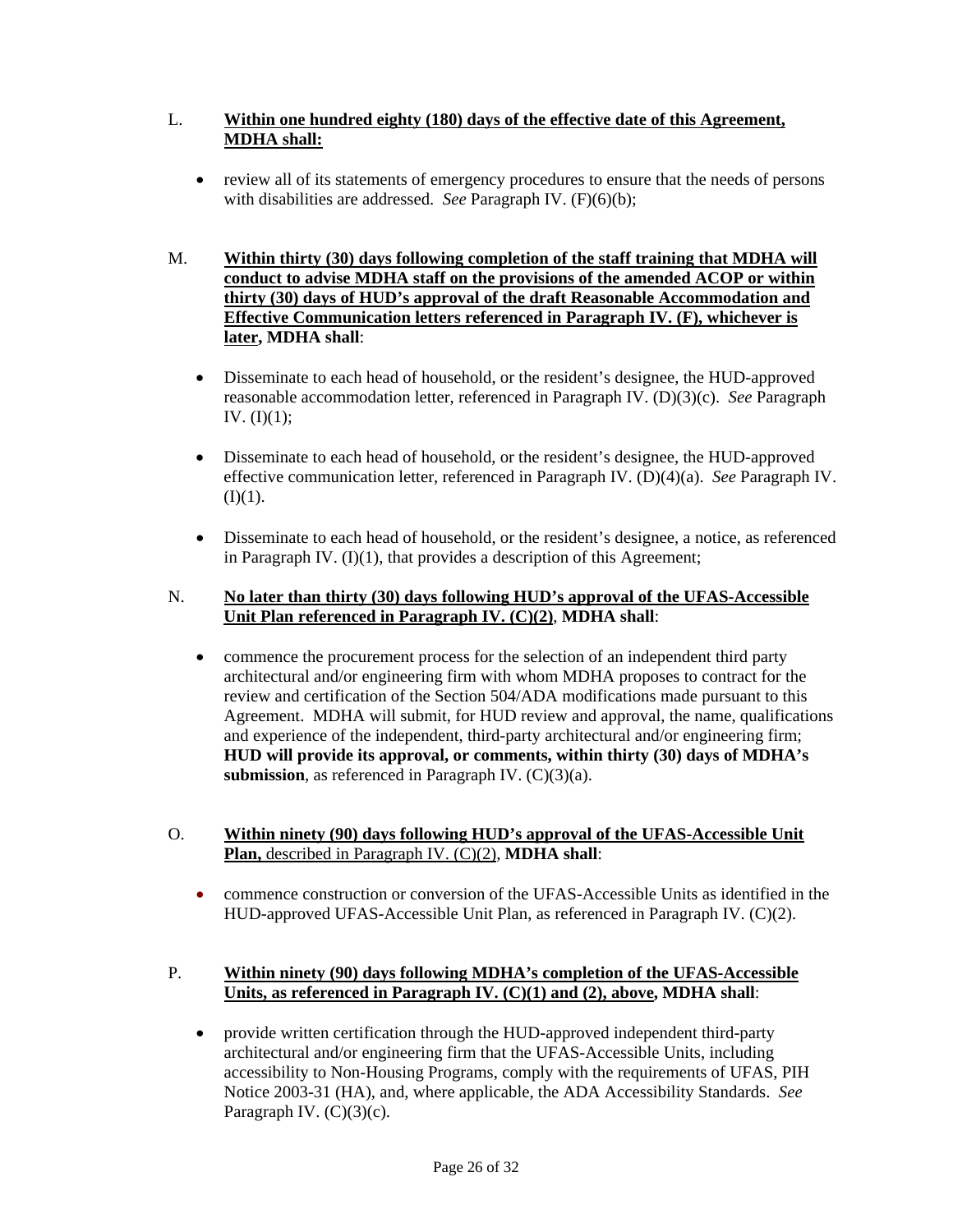- Q. **Within one hundred eighty (180) days of the selection of the third-party** referenced in Paragraphs IV. (C)(2)(a) and (D)(1)(a), above, **MDHA shall**:
	- submit the **UFAS-Accessible Unit Plan,** as referenced in Paragraph IV. (C)(2), for HUD's review and approval; **HUD** will provide its approval, or comments, **within fortyfive (45) days** of receipt of both the **UFAS-Accessible Unit Plan** and **Non-Housing Program Accessibility Plan,** as referenced in Paragraph IV. (D)(1);
	- submit the **Non-Housing Program Accessibility Plan,** as referenced in Paragraph IV. (D)(1), for HUD's review and approval. **HUD** will provide its approval, or comments, **within forty-five (45) days** of receipt of both the **Non-Housing Program Accessibility Plan** and the **UFAS-Accessible Unit Plan,** as referenced in Paragraph IV. (C)(2);
- R. **No later than twenty-four (24) months after the effective date of this Agreement**, as referenced in Paragraph IV. (D)(2)(a)(viii)**, MDHA shall:** 
	- relocate all of the operations currently conducted throughout its four (4) Administrative Offices, as referenced in Paragraph IV.  $(D)(2)(a)$ , into a new, consolidated administrative facility that complies with the accessibility requirements of the UFAS and, where applicable, the ADA Accessibility Standards.

## S. **Within fourteen (14) days of completion of MDHA's newly constructed consolidated Administrative Office Facility and prior to relocation of MDHA's Administrative Offices to the new consolidated facility, MDHA shall:**

- provide certification, through the HUD-approved independent third-party architectural and/or engineering firm, as referenced in Paragraph IV. (C)(3), that MDHA's consolidated Administrative Offices comply with the accessibility requirements of the UFAS and, where applicable, the ADA Accessibility Standards. *See* Paragraph IV.  $(D)(2)(a)(viii)$ .
- T. **Within four (4) years of the effective date of this Agreement,** as referenced in Paragraph IV. (D)(1)(e), **MDHA shall:** 
	- complete all modifications under the Non-Housing Program Accessibility Plan, except for the Non-Housing Programs that serve UFAS-accessible units to be completed between April 1, 2009 and December 31, 2010, pursuant to Paragraph IV. (C)(1)(d).
- U. **For the duration of the Agreement,** MDHA shall:
	- **designate an acting VCA Administrator within fourteen (14) days of the resignation or termination of the VCA Administrator,** as referenced in Paragraph IV. (A)(4); upon designation, MDHA shall provide HUD with the name of the individual selected to serve as the acting VCA Administrator;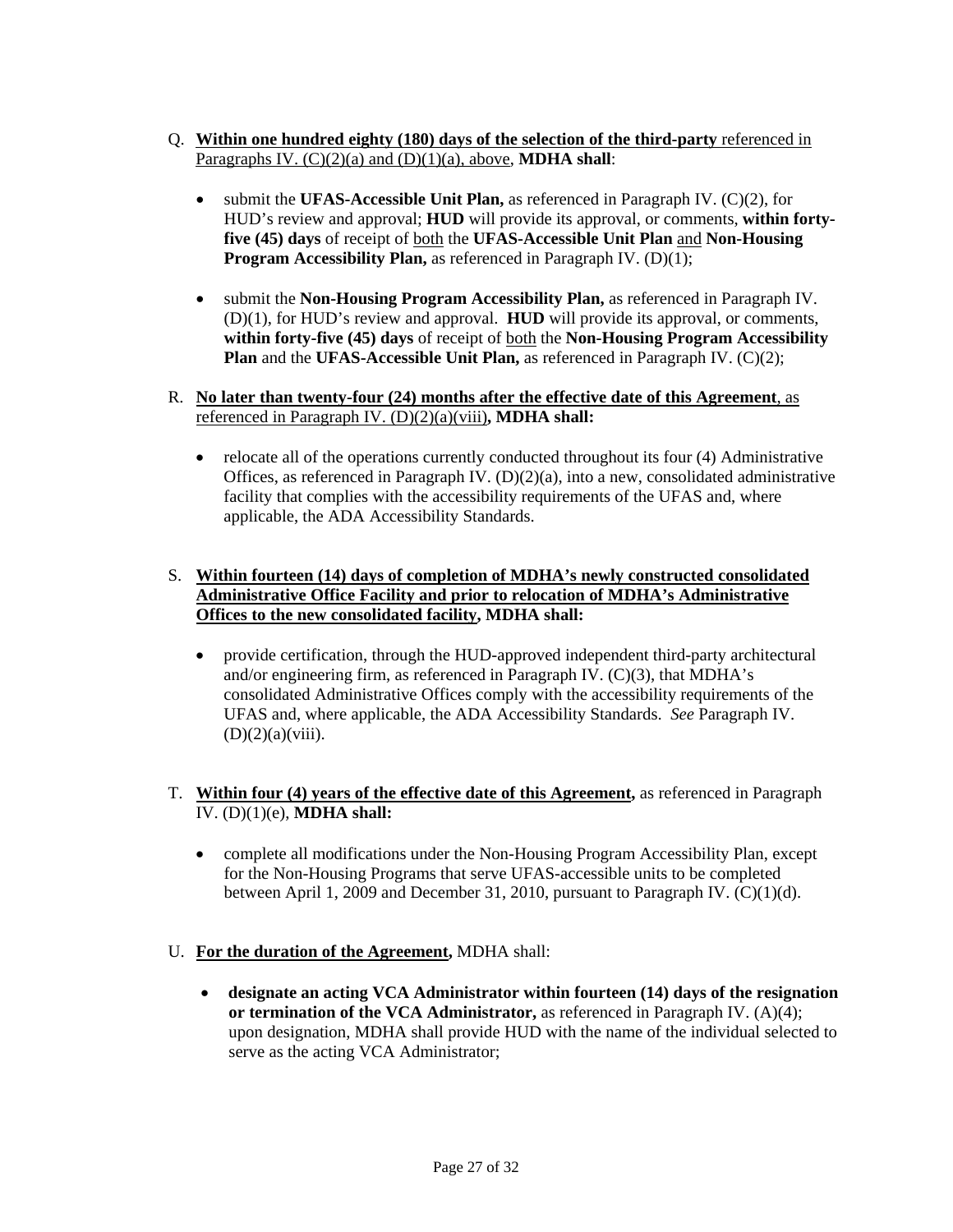- **within one hundred twenty (120) days of the termination or resignation of the VCA Administrator,** MDHA shall select a new VCA Administrator and provide HUD with written notice of the new VCA Administrator, as referenced in Paragraph IV.  $(A)(5)$ ;
- **within fourteen (14) days of the resignation or termination of the MDHA Section 504/ADA Coordinator,** provide HUD with the name of the individual selected to serve as the acting Section 504/ADA Coordinator, as referenced in Paragraph IV. (B)(1);
- **within one hundred twenty (120) days of the termination or resignation of the Section 504/ADA Coordinator,** MDHA shall select a new Section 504/ADA Coordinator and provide HUD with written notice of the new Section 504/ADA Coordinator, including a copy of the Section 504/ADA Coordinator's resume and/or curriculum vitae, as referenced in Paragraph IV. (B)(2);
- **demonstrate the completion of the construction or conversion of four hundred seventy eight (478) Total Housing Units, as described in Paragraph IV. (C)(1) within six (6) years of the effective date of this Agreement, or no later than December 31, 2010.** Unless otherwise agreed by HUD pursuant to HUD's approval of MDHA's **UFAS-Accessible Unit Plan**, described in Paragraph IV. (C)(2), MDHA will complete the following according to the annual timetable described below:
	- (i) the UFAS-Accessible Unit Plan, as described in Paragraph IV.  $(C)(2)$ , below, no later than March 31, 2006;
	- (ii) a minimum forty-eight (48) UFAS-Accessible Units, as described in Paragraph IV. (C)(1), no later than March 31, 2007;
	- (iii) a minimum of an additional one hundred twenty (120) units by March 31, 2008; or, a cumulative minimum one hundred sixty eight (168) units by March 31, 2008;
	- (iv) an additional one hundred forty three (143) units by March 31, 2009;
	- (v) an additional one hundred forty three (143) units by March 31, 2010; and,
	- (vi) an additional twenty four (24) units by December 31, 2010.
- provide all new MDHA employees, including contract employees, **within ten (10) days of their entry date,** as referenced in Paragraph IV. (G)(4), with a copy of the letter referenced in Paragraph IV. (G)(3);
- provide the educational program, as referenced in Paragraph IV. (H)(1), **on a quarterly basis** to all new employees and contract employees. *See* Paragraph IV. (H)(3)(c);
- maintain **Attendance Logs** for each training session conducted for the duration of this Agreement, as referenced in Paragraph IV. (H)(1)(e);
- provide a refresher notice, as referenced in Paragraph IV.  $(I)(2)$ , to each head of household, or the resident's designee, at the time of annual re-certification that describes this Agreement and contains the Reasonable Accommodation and Effective Communication letters, as referenced in Paragraph IV. (I)(2);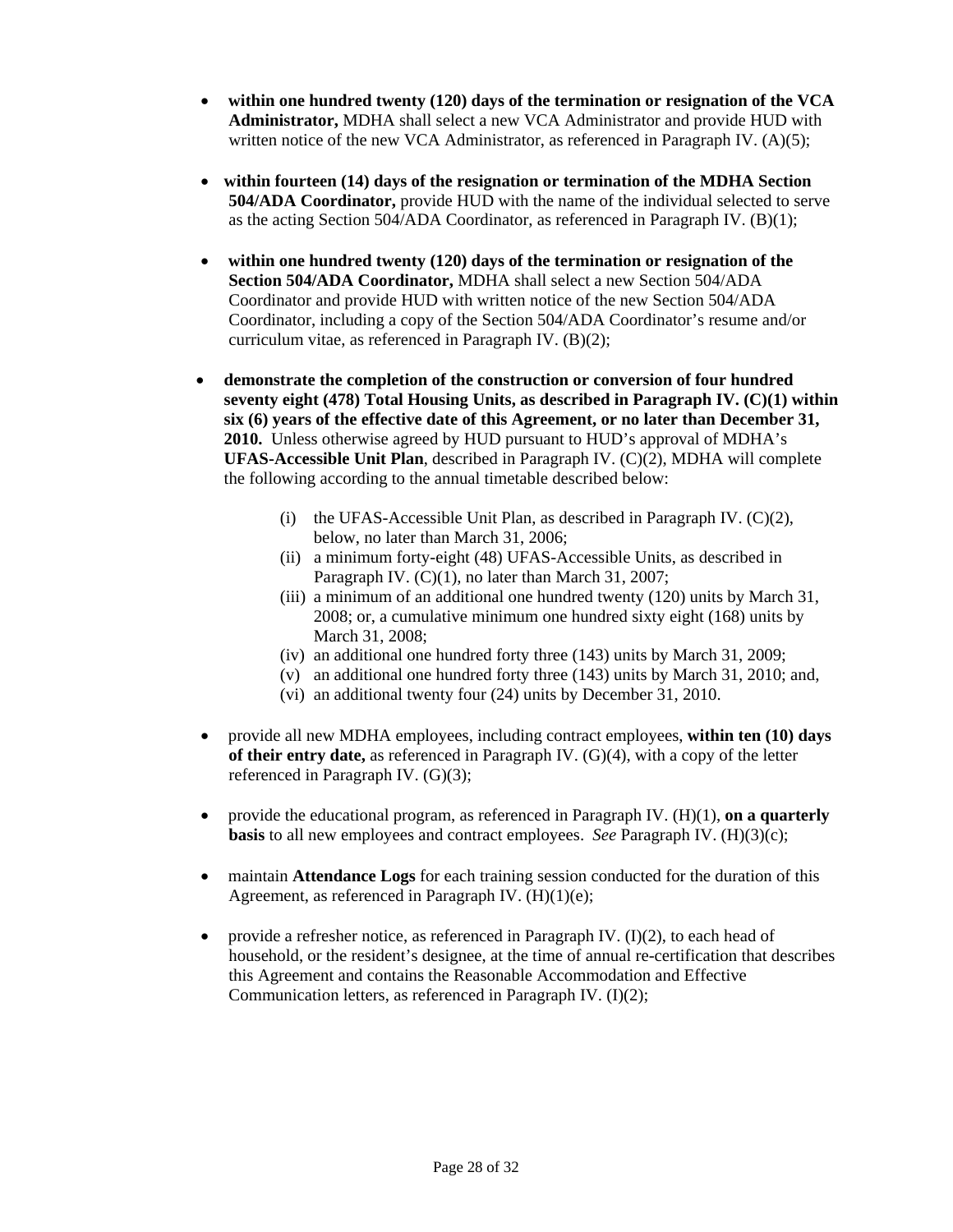### V. **Quarterly Reports:**

For purposes of this Agreement, each Quarterly Report will cover the time period of the quarter ending on the last day of the month before the end of the quarter. [For example, if the Quarterly Report is due on July 31, 2005, the Quarterly Report will cover the period from April 1, 2005 through June 30, 2005.]

- **Beginning July 31, 2005, and at quarterly intervals for the duration of the Agreement [i.e., October 31, 2005, January 31, 2006, April 30, 2006, etc.], MDHA shall:**
	- submit a quarterly report on the status of UFAS-accessible units**,** as referenced in Paragraph IV. (C)(4). The **Quarterly Reports** will provide the following information: (1) the number of UFAS-Accessible Units for which funds have been reserved; (2) the physical work that has been undertaken by development name and complete unit address; and, (3) the physical work that has been completed by development name and complete unit address. The Quarterly Report will also provide, for each completed unit, an independent verification of UFAS compliance by development and bedroom size. The Quarterly Report will include unit counts for the given reporting period and cumulatively from the effective date of this Agreement. The MDHA will also provide a narrative to describe any delays in meeting the interim timeframes and benchmarks identified in the HUD approved UFAS Accessible Unit Plan, referenced in Paragraph IV.  $(C)(2)$ .
	- $\bullet$  submit quarterly reports to HUD that reflect the occupancy of accessible units, including turnover, as referenced in Paragraph IV.  $(F)(2)(c)$ . The Quarterly Reports will reflect: (1) the transfers of residents without disabilities out of accessible units; (2) the transfers of applicants and residents with disabilities into accessible units; (3) the occupancy of accessible units by applicants; (4) the number of persons on the MDHA waiting list who require accessible units; (5) the total number of accessible units specifying the number that are vacant and the number occupied by residents who do not require the accessible features of the unit.
	- $\bullet$  submit a quarterly report that reflects implementation of the revised *Conventional Public Housing Dwelling Lease* provisions that reflect MDHA's enforcement of the provisions of the *Conventional Public Housing Dwelling*  Lease that requires MDHA to transfer occupants without disabilities out of the UFAS-Accessible Units into a vacant, non-accessible unit and relocating residents and/or applicants with disabilities who require the accessibility features of the unit, as referenced in Paragraph IV. (F)(5);
	- submit a narrative description of each reasonable accommodation request and/or inquiry, as referenced in Paragraph IV. (F)(3)(e) and (f). The Quarterly Report will include: (i) date and time of the request or inquiry; (ii) nature of the request or inquiry; (iii) action taken on the accommodation request(s) or inquiry; (iv) if the request was rejected or changes made in the requested accommodation(s); and, (v) documentation reflecting the disposition of the requests. The narrative will also reflect any preference(s) indicated by a resident for either remaining in the current unit during modification(s); or, transferring to an alternate, accessible unit;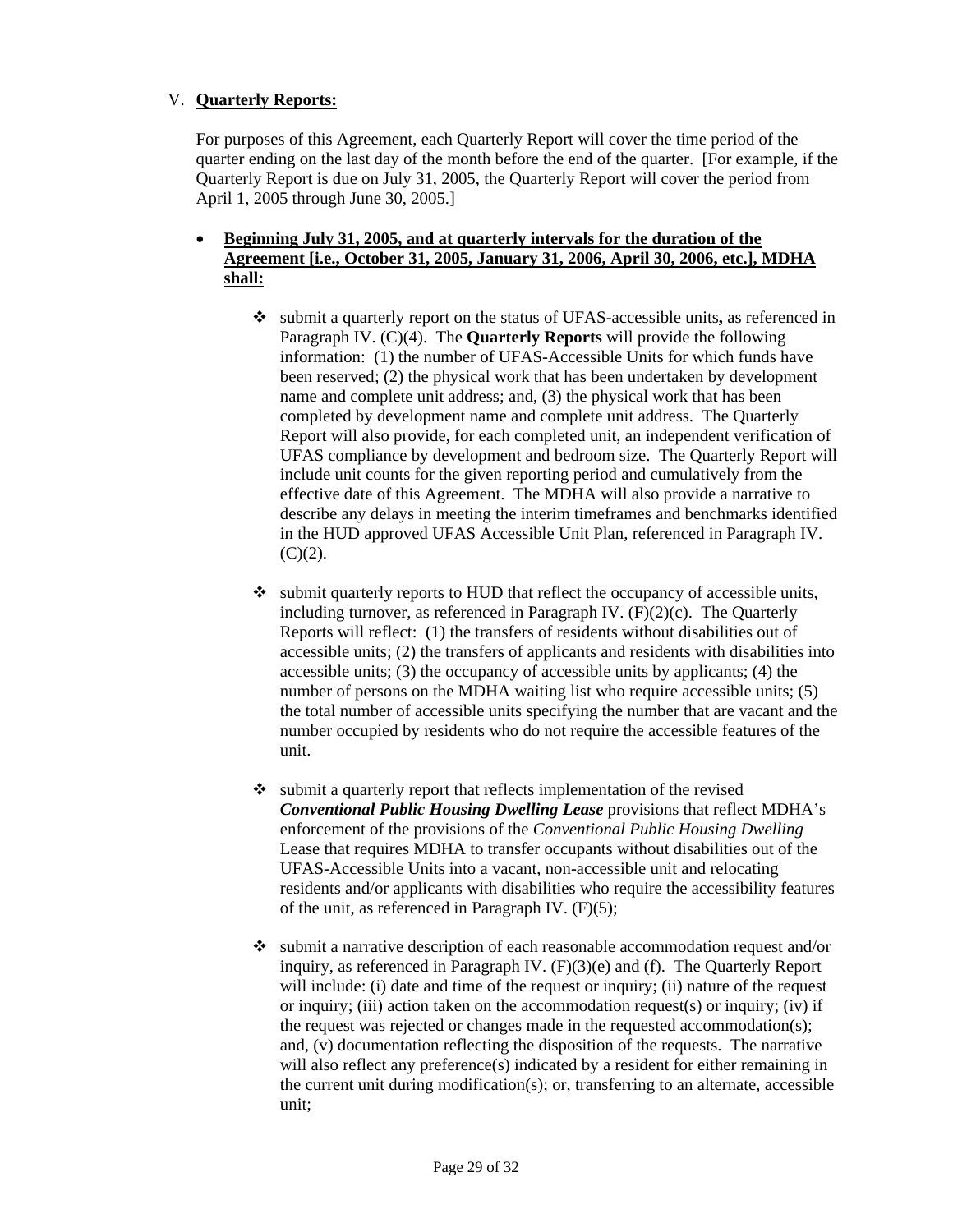provide HUD with its quarterly reports that summarize the progress toward developing the educational program and the dates the trainings were conducted. For each date, the MDHA shall indicate the number of persons trained and the general subject matter of the training, as referenced in Paragraph IV. (H)(4) and (5).

# **VI. RECORDKEEPING REQUIREMENTS**

- A. During the term of this Agreement, MDHA shall maintain records, including those required under HUD program regulations, which disclose all individuals who apply for public housing assistance and the manner in which each application is resolved.
- B. During the term of this Agreement, MDHA shall maintain all MDHA resident files, including applications for residency, disability status, rental agreements or leases, notices and letters to residents, requests for reasonable accommodations, and notices of termination, along with any and all material relating to MDHA's implementation of the Section 504 and ADA requirements of this Agreement.
- D. During the term of this Agreement, MDHA shall maintain files containing documentation of its efforts to meet the following obligations of this Agreement: (1) UFAS-Accessible Unit Plan; (2) Non-Housing Program Accessibility Plan; (3) Administrative Offices Accessibility; (4) Needs Assessment; (5) Revised policies implemented under the amended ACOP; (6) Employee Notification; and (7) Employee Education.
- D. During the term of this Agreement, MDHA shall maintain copies of all claims, investigative records, and requests for reasonable accommodations and its review materials and documents related to those requests, including grievance process materials.
- E. Beginning one (1) year after the effective date of this Agreement, MDHA shall provide an annual report on the disposition of the above claims, requests and grievances. Upon request, MDHA also will make these records available for inspection to appropriate Department employees.

# **VII. IMPLEMENTATION, MONITORING, AND ENFORCEMENT**

- A. HUD will monitor MDHA's implementation of this Agreement. During the first year after the effective date of this Agreement, HUD and MDHA will meet quarterly to discuss the MDHA's progress towards meeting the requirements of this Agreement. Thereafter, at its discretion, HUD may convene meetings with MDHA's Executive Director, Voluntary Compliance Agreement Administrator, Section 504/ADA Coordinator and/or other appropriate MDHA personnel, with notice to the Executive Director, to discuss progress with implementing the terms of this Agreement, propose modifications, or conduct other business with respect to this Agreement.
- B. In the event that MDHA fails to comply in a timely fashion with any requirement of this Agreement without obtaining advance written agreement from HUD, the Department may enforce the terms of this Agreement by any contractual, statutory or regulatory remedy available to HUD.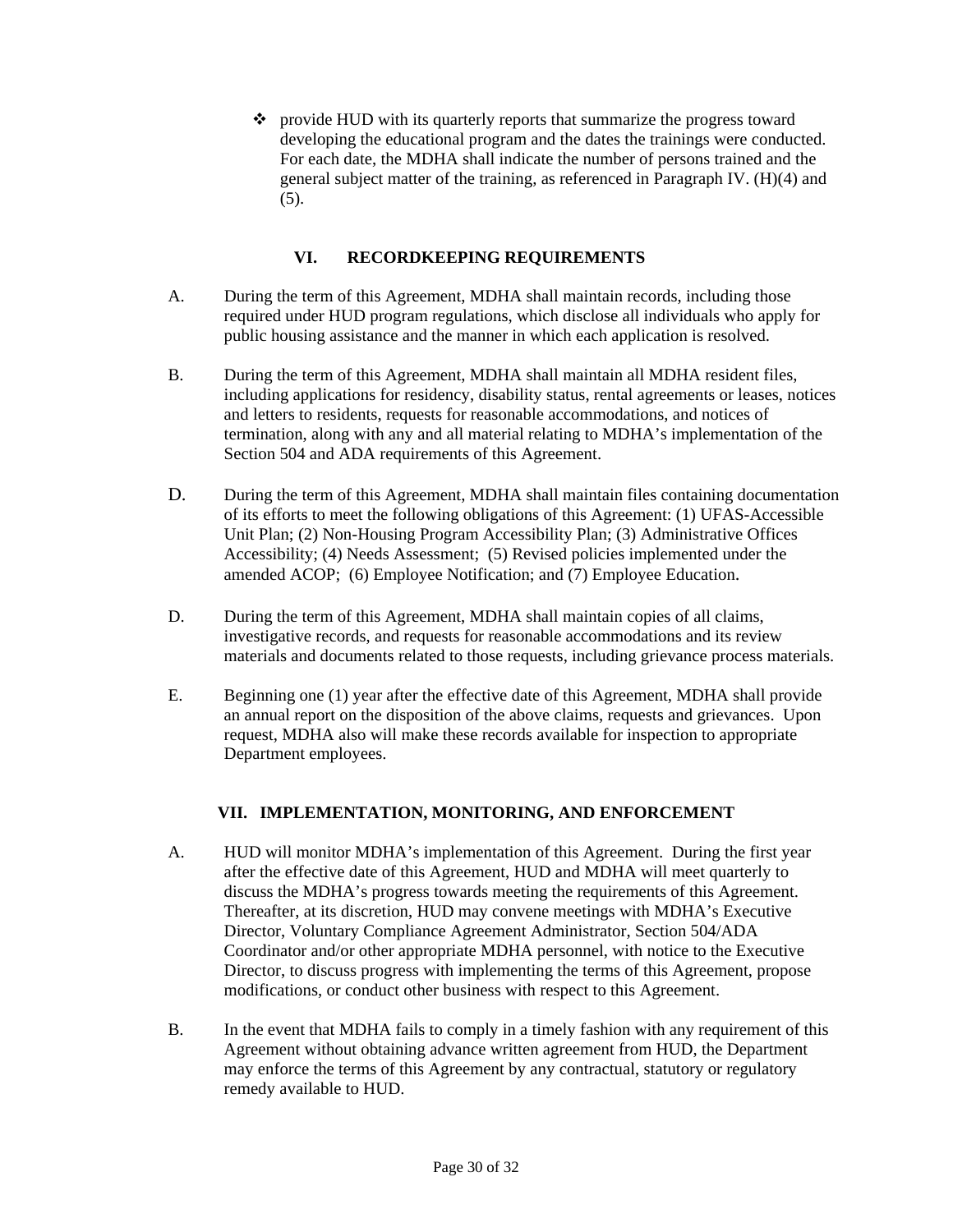C. Failure by HUD to enforce this entire Agreement or any provision in the Agreement with regard to any deadline or any other provision herein shall not be construed as a waiver of its right to do so with regard to other deadlines and provisions of this Agreement. Furthermore, HUD's failure to enforce this entire Agreement or any provision thereof shall not be construed as a waiver of any obligation of MDHA under this Agreement.

#### **VIII. EFFECT OF NON-COMPLIANCE WITH THIS AGREEMENT**

- A. The parties intend to resolve their disputes with respect to non-compliance with this Agreement in a timely and efficient manner. Upon a finding of non-compliance, HUD will provide MDHA with a written statement specifying the facts of the alleged noncompliance and a reasonable opportunity to resolve or cure the alleged non-compliance; or, in the alternative, an opportunity to negotiate in good faith HUD's findings of noncompliance. However, if the Department determines that MDHA has not satisfactorily resolved the findings of non-compliance, the Department may take any of the following actions for non-compliance, unless specifically noted otherwise in this Agreement.
	- 1.Any act(s) or omission(s) by an MDHA employee who violates the terms of this Agreement may serve as grounds for HUD's imposing debarment, as set forth in 24 C.F.R. § 24.300; suspension, as set forth in 24 C.F.R. § 24.400; or limited denial of participation, as set forth in 24 C.F.R. § 24.705 for that employee.
	- 2. Any act(s) or omission(s) that violates the terms of this Agreement may serve as grounds for HUD's declaring a breach of the annual contributions contract with respect to some or all of MDHA's functions.
	- 3. Any act(s) or omission(s) that violates the terms of this Agreement may serve as grounds for HUD's withholding some or all of MDHA's Capital Fund Program funding. 24 C.F.R. § 968.335.
	- 4. Any act(s) or omission(s) that violates the terms of this Agreement may serve as grounds for the Department to deny MDHA high performer status. 24 C.F.R. § 901.115(e).
	- 5. Any act(s) or omission(s) that violates the terms of this Agreement may serve as grounds for the United States to seek specific performance of any or all of the provisions of this Agreement in federal court.
	- 6. Any  $act(s)$  or omission(s) that violates the terms of this Agreement may serve as grounds for the Department to conduct a compliance review under Section 504, the ADA, or other appropriate statutory or regulatory authority.
	- 7. Any act(s) or omission(s) that violates the terms of this Agreement may serve as grounds for the United States to pursue an action in federal court for failure to comply with civil rights authorities.
- B. The acts set forth in this Section VIII are not mutually exclusive, and the Department has the right to pursue any or all of these remedies or any other remedies available under law.